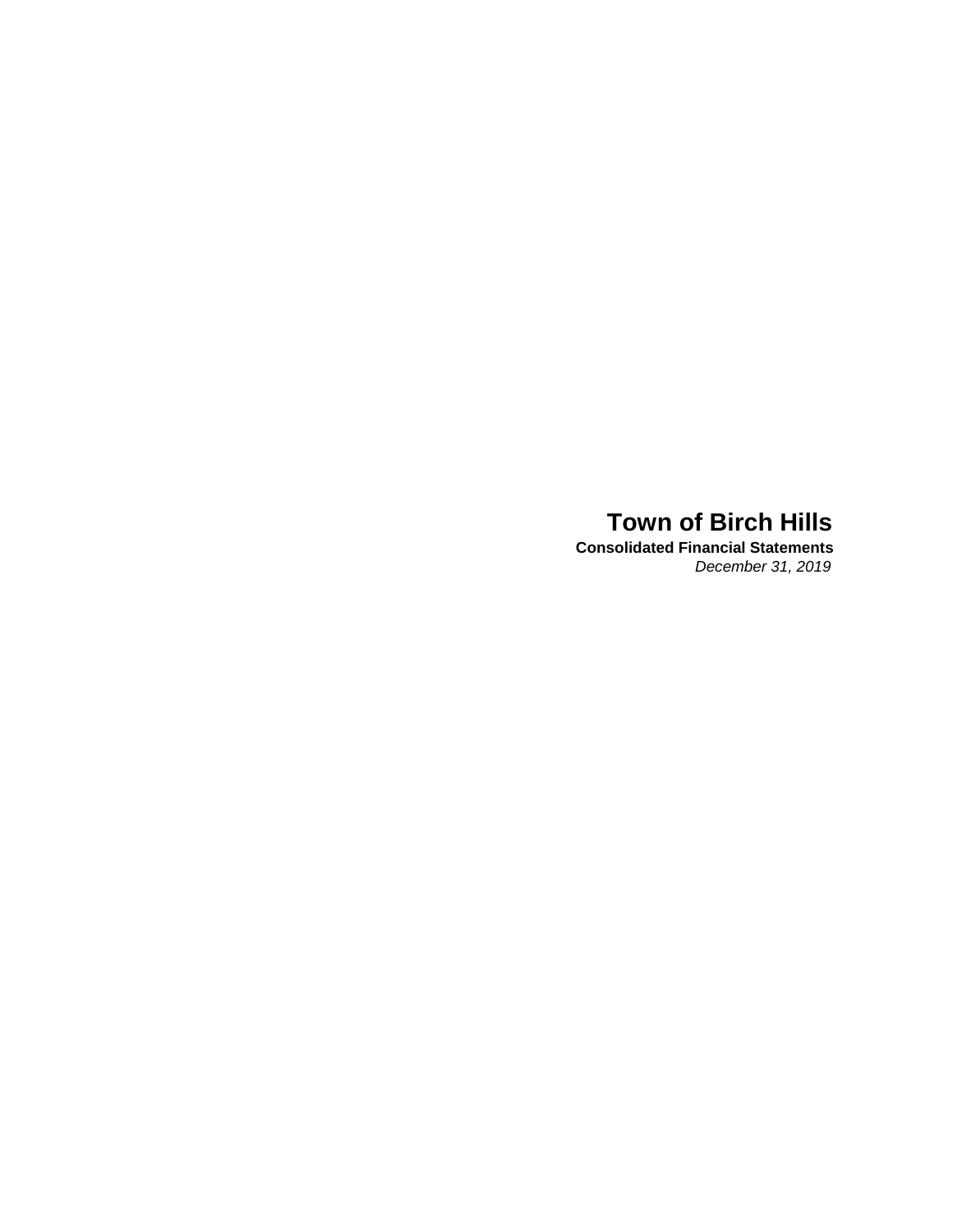| <b>Management's Responsibility</b>                                                                              | Page |
|-----------------------------------------------------------------------------------------------------------------|------|
| <b>Independent Auditor's Report</b>                                                                             |      |
| <b>Consolidated Financial Statements</b>                                                                        |      |
|                                                                                                                 |      |
|                                                                                                                 |      |
| Statement 3 - Consolidated Statement of Changes in Net Financial Assets (Debt) 4                                |      |
|                                                                                                                 |      |
|                                                                                                                 |      |
| <b>Consolidated Schedules</b><br>Schedule 1 - Consolidated Schedule of Taxes and Other Unconditional Revenue 15 |      |
| Schedule 2 - Consolidated Schedule of Operating and Capital Revenue by Function 16                              |      |
| Schedule 3 - Consolidated Schedule of Total Expenses by Function 20                                             |      |
| Schedule 4 - Consolidated Schedule of Current Year Segment Disclosure by Function 23                            |      |
| Schedule 5 - Consolidated Schedule of Prior Year Segment Disclosure by Function 24                              |      |
| Schedule 6 - Consolidated Schedule of Tangible Capital Assets by Object. 25                                     |      |
| Schedule 7 - Consolidated Schedule of Tangible Capital Assets by Function. 26                                   |      |
|                                                                                                                 |      |
| Schedule 9 - Consolidated Schedule of Mill Rates and Assessments 28                                             |      |
| Schedule 10 - Consolidated Schedule of Council Remuneration 29                                                  |      |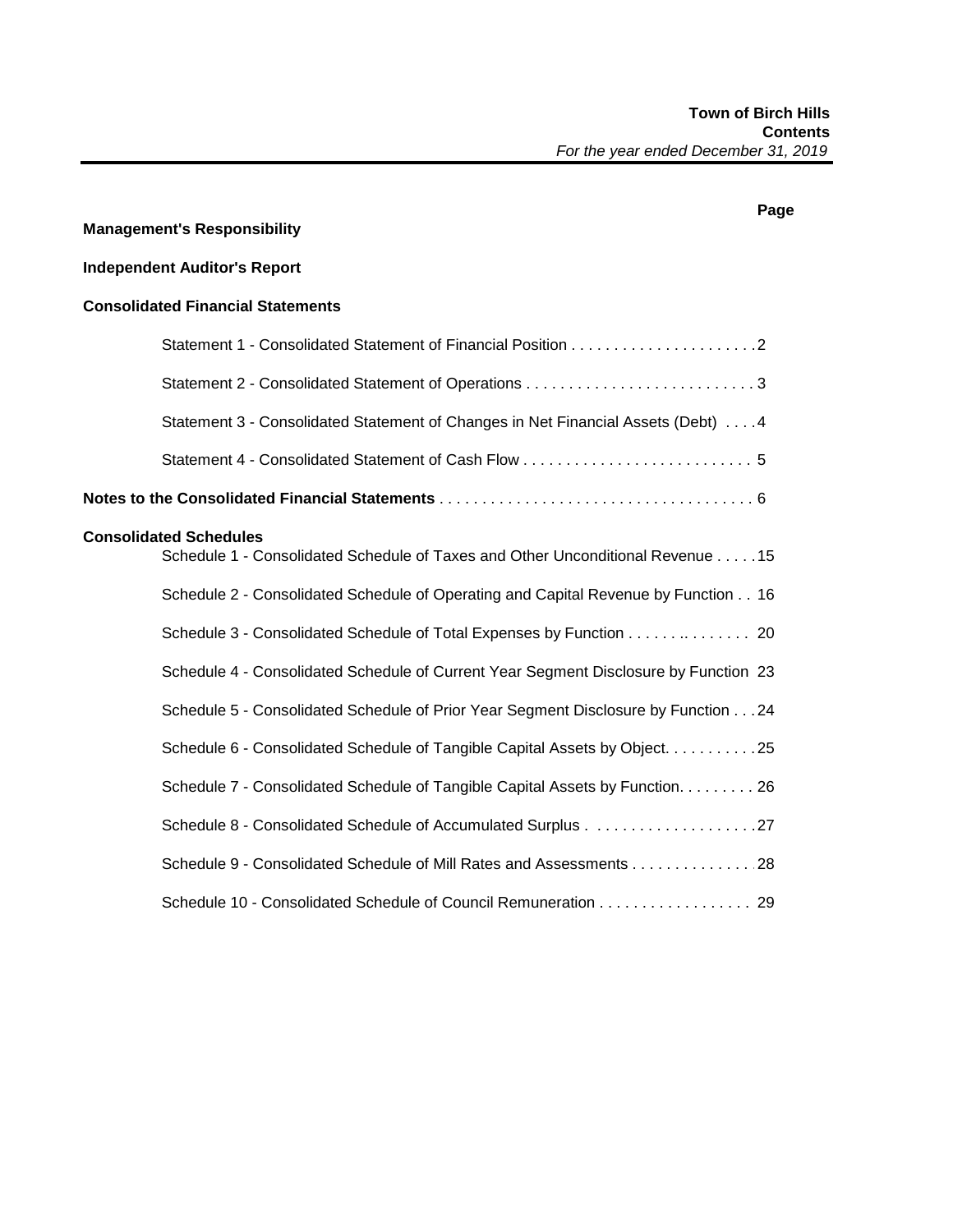To the Ratepayers of the Town of Birch Hills:

The Town's management is responsible for the preparation and presentation of the accompanying consolidated financial statements in accordance with Canadian public section accounting standards (PSAS). The preparation of the statements necessarily includes selecting appropriate accounting principles and methods, and making decisions affecting the measurement of transactions in which objective judgements and estimates by management is required.

In discharging its responsibilities for the integrity and fairness of the consolidated financial statements, management designs and maintains the necessary accounting systems and related internal controls to provide reasonable assurance that transactions are authorized, assets are safeguarded and financial records are properly maintained to provide reliable information for the preparation of consolidated financial statements.

The Council is composed of elected officials who are not employees of the municipality. The Council is responsible for overseeing management in the performance of its financial reporting responsibilities. The Council fulfils these responsibilities by reviewing the financial information prepared by the administration and discussing relevant matters with external auditors. The Council is also responsible for appointing the municipality's external auditors.

MNP LLP, an independent firm of Chartered Professional Accountants, is appointed by the council to audit the consolidated financial statements and report directly to them; their report follows. The external auditors have full and free access to, and meet periodically and separately with, both the Council and administration to discuss their audit findings.

May 27, 2020

 $\overbrace{\phantom{aaaaa}}^{2}$ **Mayor**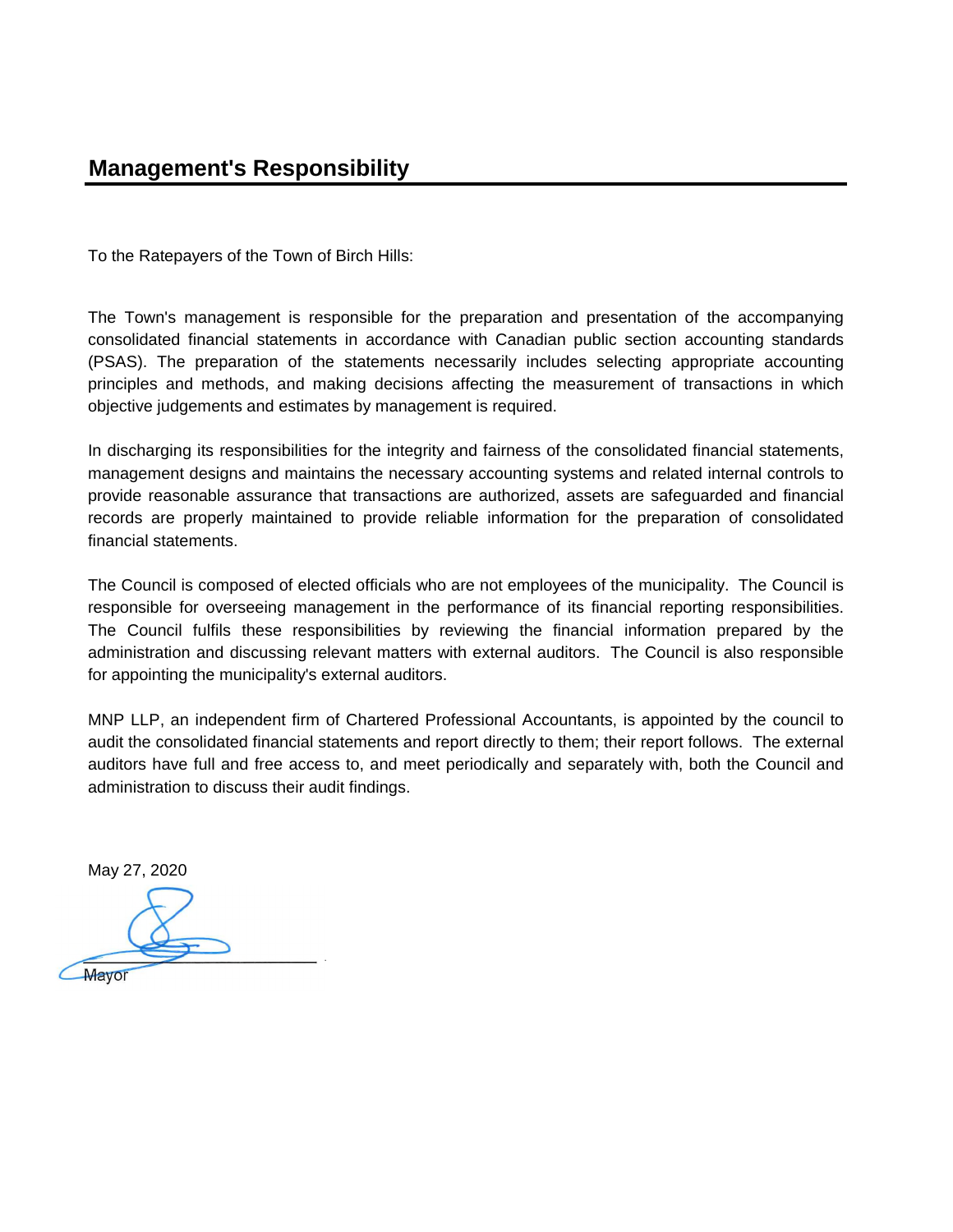

To the Mayor and Council of the Town of Birch Hills:

### **Opinion**

We have audited the consolidated financial statements of the Town of Birch Hills (the "Town"), which comprise the consolidated statement of financial position as at December 31, 2019, and the consolidated statements of operations, changes in net financial assets, and cash flows, and related schedules for the year then ended, and notes to the consolidated financial statements, including a summary of significant accounting policies.

In our opinion, the accompanying consolidated financial statements present fairly, in all material respects, the consolidated financial position of the Town as at December 31, 2019, and the results of its consolidated operations and its consolidated cash flows for the year then ended in accordance with Canadian public sector accounting standards.

### **Basis for Opinion**

We conducted our audit in accordance with Canadian generally accepted auditing standards. Our responsibilities under those standards are further described in the Auditor's Responsibilities for the Audit of the Consolidated Financial Statements section of our report. We are independent of the Town in accordance with the ethical requirements that are relevant to our audit of the consolidated financial statements in Canada, and we have fulfilled our other ethical responsibilities in accordance with these requirements. We believe that the audit evidence we have obtained is sufficient and appropriate to provide a basis for our opinion.

### **Responsibilities of Management and the Mayor and Council for the Consolidated Financial Statements**

Management is responsible for the preparation and fair presentation of the consolidated financial statements in accordance with Canadian public sector accounting standards, and for such internal control as management determines is necessary to enable the preparation of consolidated financial statements that are free from material misstatement, whether due to fraud or error.

In preparing the consolidated financial statements, management is responsible for assessing the Town's ability to continue as a going concern, disclosing, as applicable, matters related to going concern and using the going concern basis of accounting unless management either intends to liquidate the Town or to cease operations, or has no realistic alternative but to do so.

The Mayor and Council are responsible for overseeing the Town's financial reporting process.

### **Auditor's Responsibilities for the Audit of the Consolidated Financial Statements**

Our objectives are to obtain reasonable assurance about whether the consolidated financial statements as a whole are free from material misstatement, whether due to fraud or error, and to issue an auditor's report that includes our opinion. Reasonable assurance is a high level of assurance but is not a guarantee that an audit conducted in accordance with Canadian generally accepted auditing standards will always detect a material misstatement when it exists. Misstatements can arise from fraud or error and are considered material if, individually or in the aggregate, they could reasonably be expected to influence the economic decisions of users taken on the basis of these consolidated financial statements.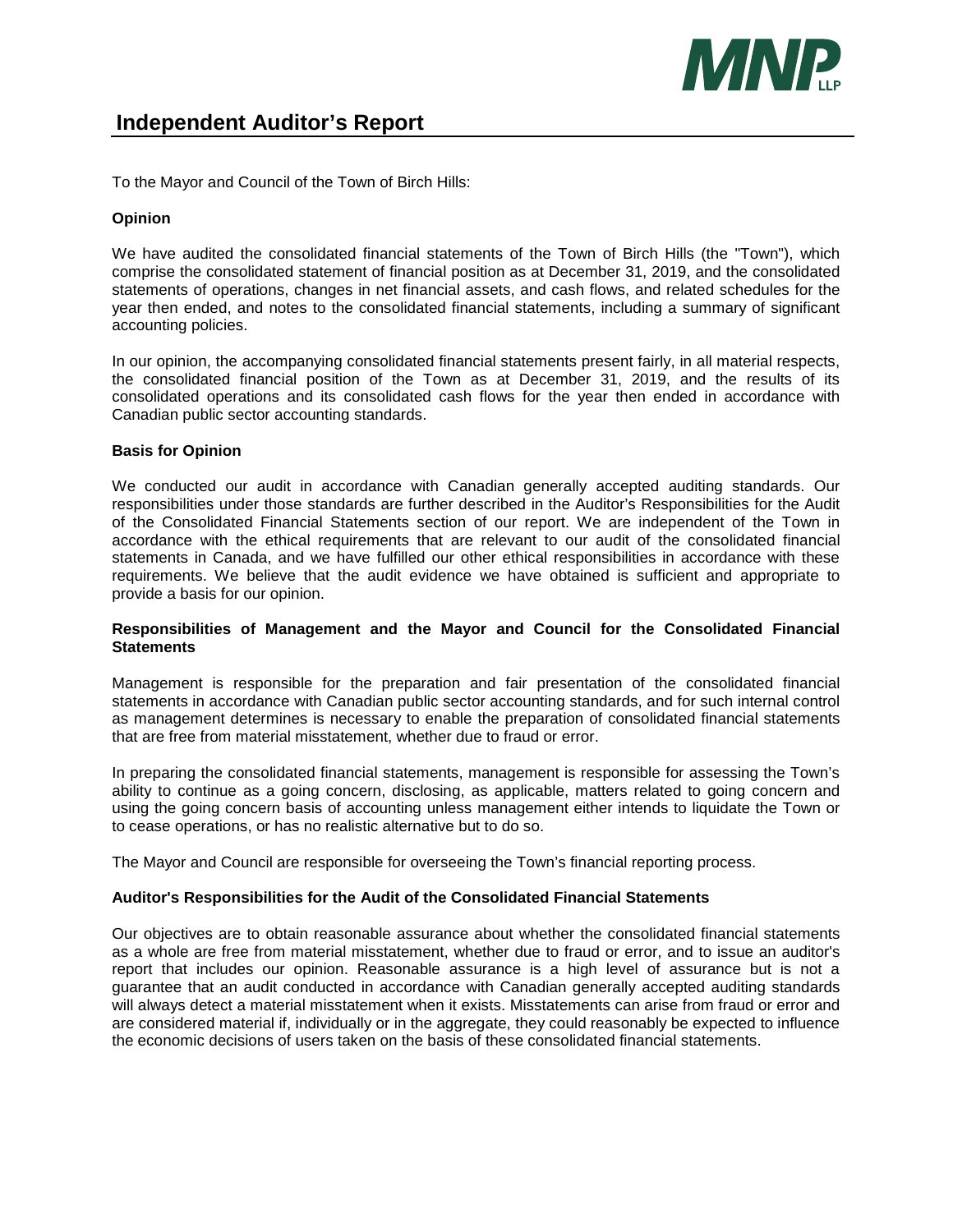As part of an audit in accordance with Canadian generally accepted auditing standards, we exercise professional judgment and maintain professional skepticism throughout the audit. We also:

- Identify and assess the risks of material misstatement of the consolidated financial statements, whether due to fraud or error, design and perform audit procedures responsive to those risks, and obtain audit evidence that is sufficient and appropriate to provide a basis for our opinion. The risk of not detecting a material misstatement resulting from fraud is higher than for one resulting from error, as fraud may involve collusion, forgery, intentional omissions, misrepresentations, or the override of internal control.
- Obtain an understanding of internal control relevant to the audit in order to design audit procedures that are appropriate in the circumstances, but not for the purpose of expressing an opinion on the effectiveness of the Town's internal control.
- Evaluate the appropriateness of accounting policies used and the reasonableness of accounting estimates and related disclosures made by management.
- Conclude on the appropriateness of management's use of the going concern basis of accounting and, based on the audit evidence obtained, whether a material uncertainty exists related to events or conditions that may cast significant doubt on the Town's ability to continue as a going concern. If we conclude that a material uncertainty exists, we are required to draw attention in our auditor's report to the related disclosures in the consolidated financial statements or, if such disclosures are inadequate, to modify our opinion. Our conclusions are based on the audit evidence obtained up to the date of our auditor's report. However, future events or conditions may cause the Town to cease to continue as a going concern.
- Evaluate the overall presentation, structure and content of the consolidated financial statements, including the disclosures, and whether the consolidated financial statements represent the underlying transactions and events in a manner that achieves fair presentation.
- Obtain sufficient appropriate audit evidence regarding the financial information of the entities or business activities within the Town to express an opinion on the consolidated financial statements. We are responsible for the direction, supervision and performance of the group audit. We remain solely responsible for our audit opinion.

We communicate with the Mayor and Council regarding, among other matters, the planned scope and timing of the audit and significant audit findings, including any significant deficiencies in internal control that we identify during our audit.

Prince Albert, Saskatchewan

 $M$  $\Lambda$ / $P$ <sub>LLP</sub>

May 27, 2020 Chartered Professional Accountants



**KINCENTRIC> Best Employer**  $CANADA 2019$ 

ACCOUNTING > CONSULTING > TAX 101, 1061 CENTRAL AVENUE, PRINCE ALBERT SK, S6V 4V4 1.855.667.3310 T: 306.764.6873 F: 306.763.0766 MNP.ca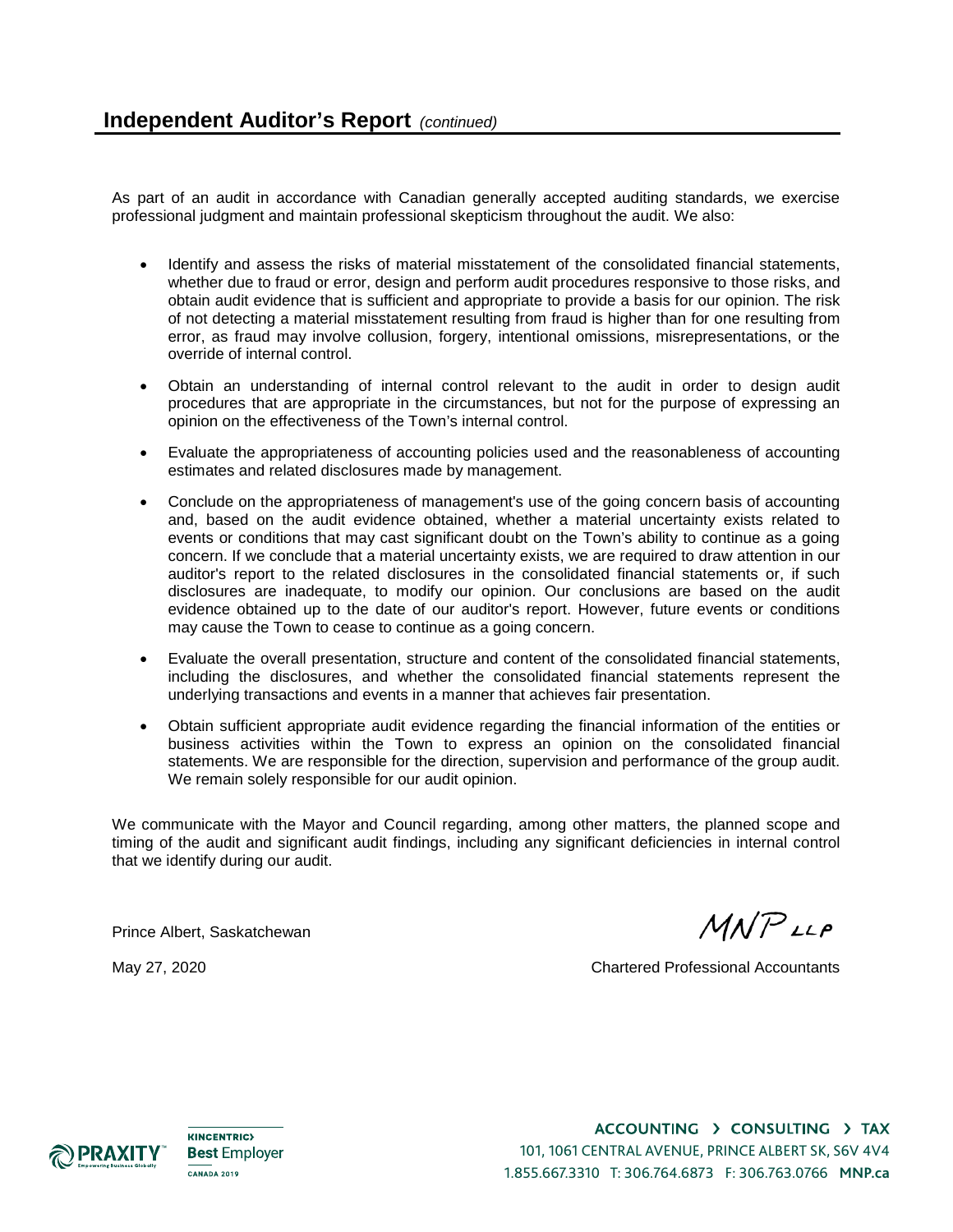|                                         | 2019      | 2018      |
|-----------------------------------------|-----------|-----------|
| <b>ASSETS</b>                           |           |           |
| <b>Financial Assets</b>                 |           |           |
| Cash and Temporary Investments (Note 2) | 1,188,562 | 1,103,421 |
| Taxes Receivable - Municipal (Note 3)   | 511,140   | 543,505   |
| Other Accounts Receivable (Note 4)      | 158,836   | 154,962   |
| Land for Resale (Note 5)                | 425,984   | 424,686   |
| Long-Term Investments (Note 6)          | 20,000    | 20,000    |
| Debt Charges Recoverable                |           |           |
| Other (Specify)                         |           |           |
| <b>Total Financial Assets</b>           | 2,304,522 | 2,246,574 |
|                                         |           |           |
| <b>LIABILITIES</b>                      |           |           |
| Bank Indebtedness (Note 7)              |           |           |
| <b>Accounts Payable</b>                 | 146,517   | 92,245    |
| <b>Accrued Liabilities Payable</b>      | 32,641    | 23,619    |
| Deposits                                | 45,354    | 42,735    |
| Deferred Revenue (Note 8)               | 316,506   | 34,722    |
| Accrued Landfill Costs (Note 9)         | 7,129     | 7,129     |
| <b>Liability for Contaminated Sites</b> |           |           |
| <b>Other Liabilities</b>                |           |           |
| Long-Term Debt (Note 10)                | 1,198,536 | 1,460,598 |
| Lease Obligations (Note 11)             | 25,563    | 39,265    |
| <b>Total Liabilities</b>                | 1,772,246 | 1,700,313 |
| <b>NET FINANCIAL ASSETS (DEBT)</b>      | 532,276   | 546,261   |
|                                         |           |           |
| <b>Non-Financial Assets</b>             |           |           |
| Tangible Capital Assets (Schedule 6, 7) | 8,537,428 | 8,272,646 |
| Prepayments and Deferred Charges        | 131       | 66,684    |
| <b>Stock and Supplies</b>               | 26,488    | 29,196    |

**Total Non-Financial Assets 8,368,526 8,368,526 8,368,526** 

**Accumulated Surplus (Schedule 8)** 9,096,323 8,914,787

Approved on behalf of Mayor and Council

**Mayor Councillor**

Other **- -**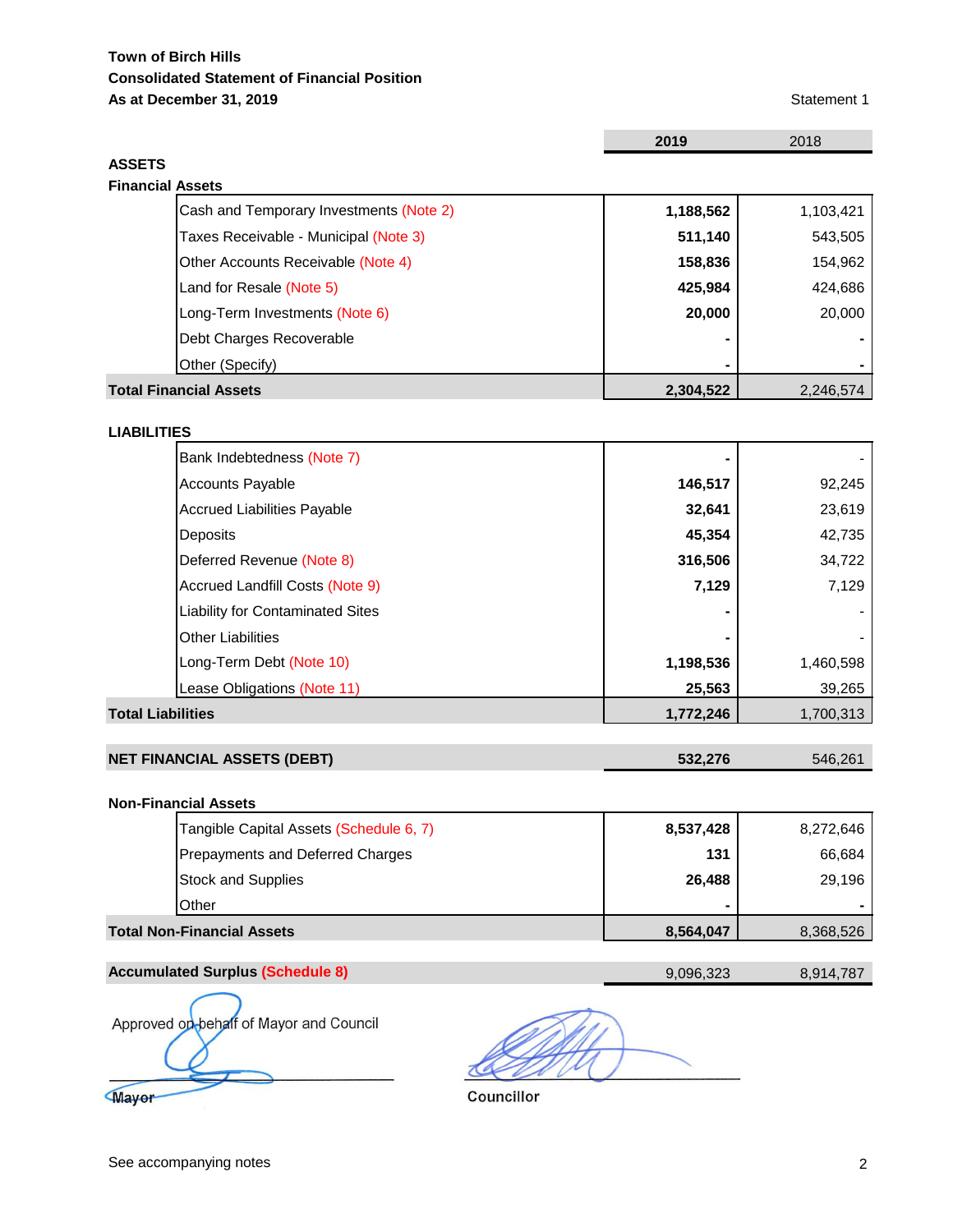### **Town of Birch Hills Consolidated Statement of Operations As at December 31, 2019** Statement 2

|                                                                      | 2019 Budget<br>(Note 1) | 2019      | 2018      |
|----------------------------------------------------------------------|-------------------------|-----------|-----------|
| <b>Revenues</b>                                                      |                         |           |           |
| Taxes and Other Unconditional Revenue (Schedule 1)                   | 1,305,041               | 1,245,738 | 2,093,263 |
| Fees and Charges (Schedule 4, 5)                                     | 939,960                 | 927,347   | 860,345   |
| Conditional Grants (Schedule 4, 5)                                   | 54,870                  | 62,308    | 35,713    |
| Tangible Capital Asset Sales - Gain (Schedule 4, 5)                  |                         | 812       |           |
| Land Sales - Loss (Schedule 4, 5)                                    | 50,000                  |           |           |
| Investment Income and Commissions (Schedule 4, 5)                    |                         |           |           |
| Other Revenues (Schedule 4, 5)                                       | 344,100                 | 410,942   | 542,090   |
| <b>Total Revenues</b>                                                | 2,693,971               | 2,647,147 | 3,531,411 |
|                                                                      |                         |           |           |
| <b>Expenses</b><br><b>General Government Services (Schedule 3)</b>   | 516,150                 | 508,270   | 434,275   |
| Protective Services (Schedule 3)                                     | 108,220                 | 102,348   | 89,815    |
| <b>Transportation Services (Schedule 3)</b>                          | 418,951                 | 505,207   | 477,679   |
| Environmental and Public Health Services (Schedule 3)                | 109,700                 | 120,383   | 113,714   |
| Planning and Development Services (Schedule 3)                       |                         |           | 2,116     |
| Recreation and Cultural Services (Schedule 3)                        | 723,466                 | 805,214   | 772,438   |
| <b>Utility Services (Schedule 3)</b>                                 | 359,200                 | 424,189   | 455,081   |
| <b>Total Expenses</b>                                                | 2,235,687               | 2,465,611 | 2,345,118 |
|                                                                      |                         |           |           |
| Surplus of Revenues over Expenses before Other Capital Contributions | 458,284                 | 181,536   | 1,186,293 |
|                                                                      |                         |           |           |
| Provincial/Federal Capital Grants and Contributions (Schedule 4, 5)  | 66,600                  |           | 65,010    |
| <b>Surplus of Revenues over Expenses</b>                             | 524,884                 | 181,536   | 1,251,303 |
| <b>Accumulated Surplus, Beginning of Year</b>                        | 8,914,787               | 8,914,787 | 7,663,484 |
|                                                                      |                         |           |           |
| <b>Accumulated Surplus, End of Year</b>                              | 9,439,671               | 9,096,323 | 8,914,787 |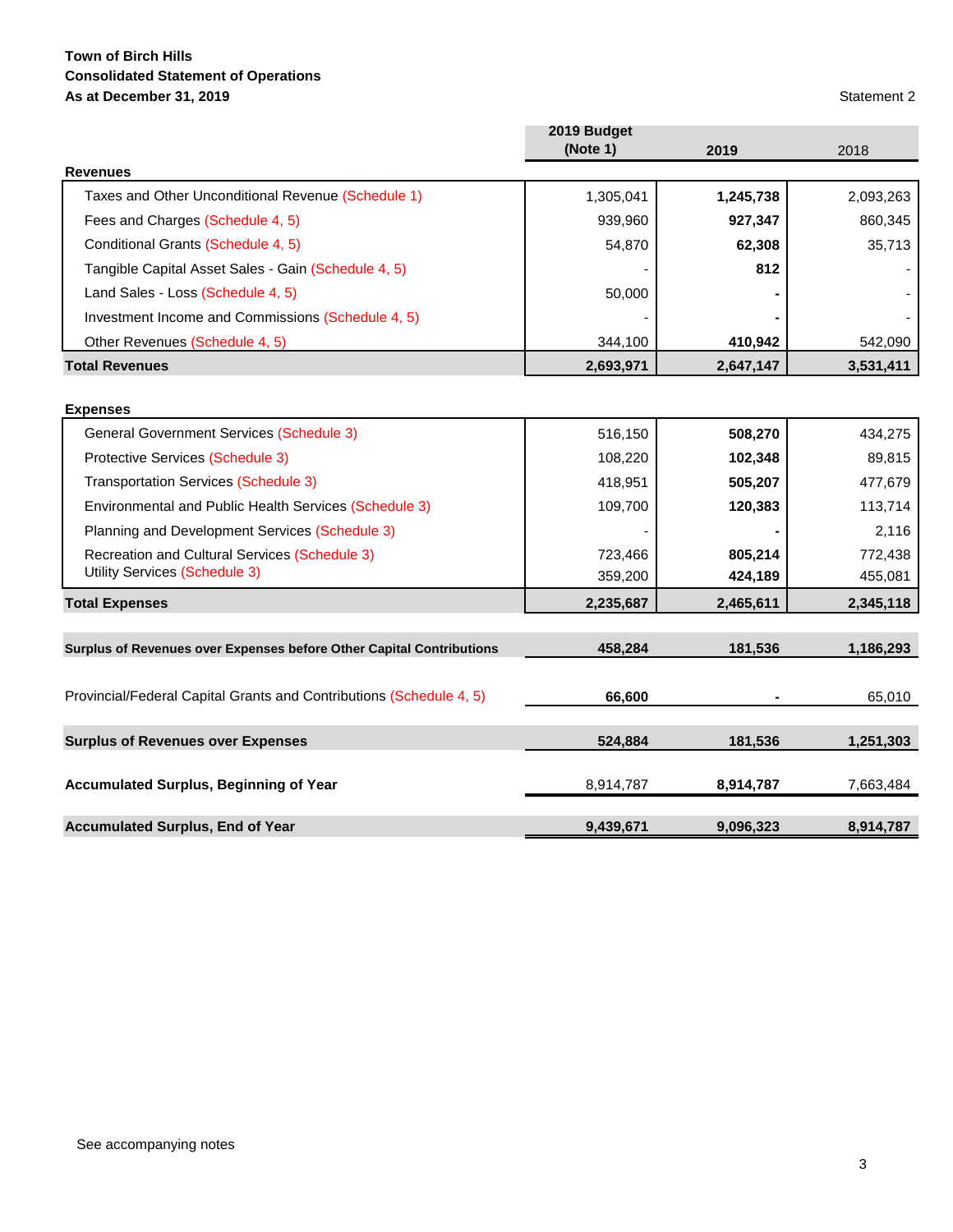## **Town of Birch Hills Consolidated Statement of Changes in Net Financial Assets (Debt) As at December 31, 2019** Statement 3

|                                                                     | 2019 Budget |            |            |
|---------------------------------------------------------------------|-------------|------------|------------|
|                                                                     | (Note 1)    | 2019       | 2018       |
|                                                                     |             |            |            |
| <b>Surplus</b>                                                      | 524,884     | 181,536    | 1,251,303  |
|                                                                     |             |            |            |
| (Acquisition) of tangible capital assets                            | (478, 170)  | (665, 146) | (547, 589) |
| Amortization of tangible capital assets                             |             | 379,976    | 371,386    |
| Proceeds on disposal of tangible capital assets                     |             | 21,200     |            |
| Loss on the disposal of tangible capital assets                     |             | (812)      |            |
| Deficit of capital expenses over expenditures                       | (478, 170)  | (264, 782) | (176, 203) |
|                                                                     |             |            |            |
| (Acquisition) of supplies inventories                               |             | (26, 488)  | (29, 196)  |
| (Acquisition) of prepaid expense                                    |             | (131)      | (66, 684)  |
| Consumption of supplies inventory                                   |             | 29,196     | 23,092     |
| Use of prepaid expense                                              |             | 66,684     | 61,247     |
| Surplus (Deficit) of expenses of other non-financial over expenditu |             | 69,261     | (11, 541)  |
|                                                                     |             |            |            |
| <b>Increase in Net Financial Assets</b>                             | 46,714      | (13, 985)  | 1,063,559  |
|                                                                     |             |            |            |
| Net Financial Asset (Debt) - Beginning of Year                      | 546,261     | 546,261    | (517, 298) |
|                                                                     |             |            |            |
| <b>Net Financial Assets - End of Year</b>                           | 592,975     | 532,276    | 546,261    |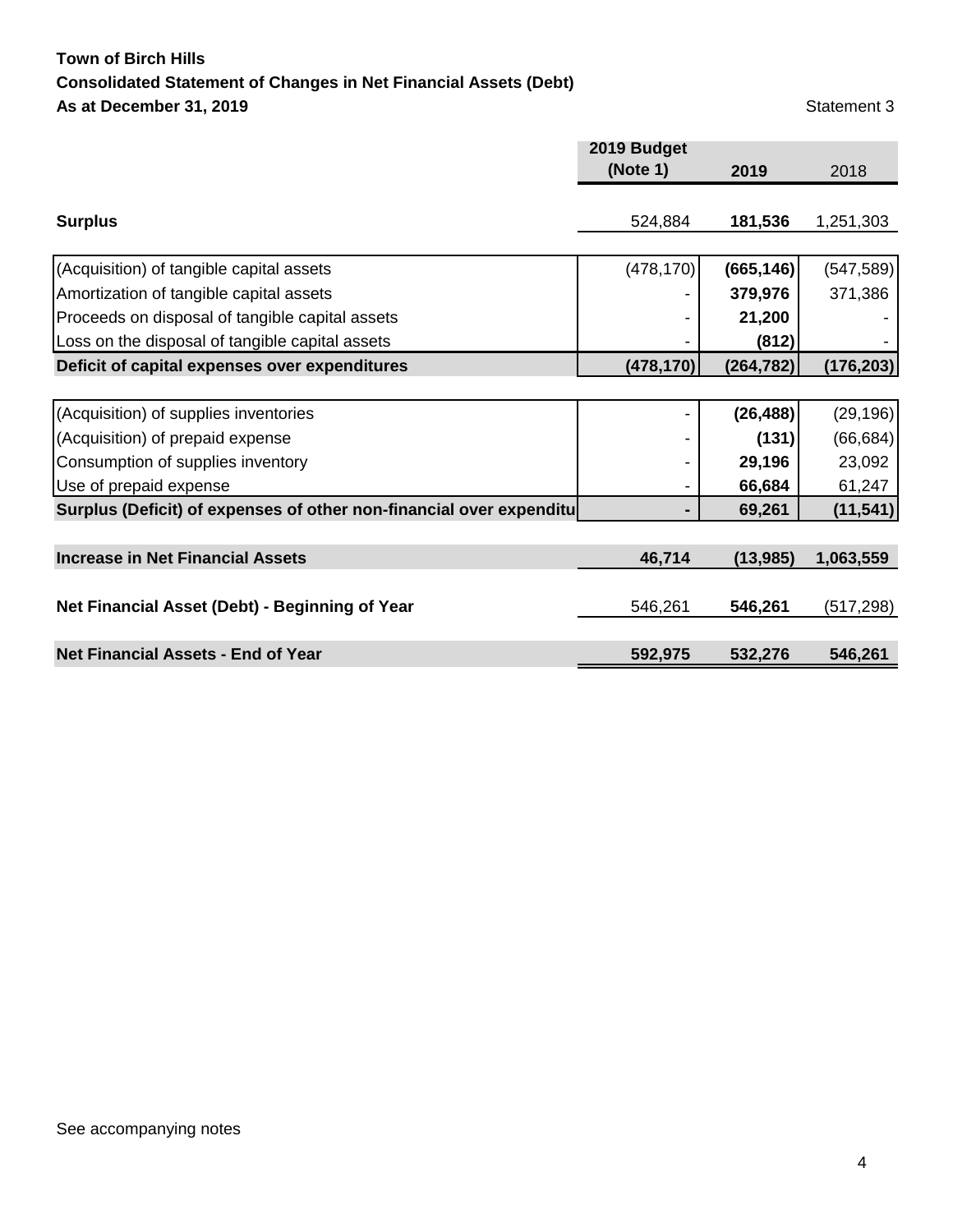### **Town of Birch Hills Consolidated Statement of Cash Flow As at December 31, 2019** Statement 4

| Statement 4 |  |
|-------------|--|
|             |  |

|                                                          | 2019       | 2018       |
|----------------------------------------------------------|------------|------------|
| Cash provided by (used for) the following activities     |            |            |
| Operating:                                               |            |            |
| Surplus                                                  | 181,536    | 1,251,303  |
| Amortization                                             | 379,976    | 371,388    |
| Loss on disposal of tangible capital assets              | (812)      |            |
|                                                          | 560,700    | 1,622,691  |
| Change in assets/liabilities                             |            |            |
| Taxes Receivable - Municipal                             | 32,365     | (438, 937) |
| <b>Other Receivables</b>                                 | (3,874)    | 43,369     |
| Land for Resale                                          | (1, 298)   | (27, 996)  |
| <b>Other Financial Assets</b>                            |            |            |
| Accounts and accrued liabilities payable                 | 63,293     | (25, 944)  |
| Deposits                                                 | 2,619      | 615        |
| Deferred Revenue                                         | 281,784    | 28,284     |
| <b>Accrued Landfill Costs</b>                            |            |            |
| <b>Liability for Contaminated Sites</b>                  |            |            |
| <b>Other Liabilities</b>                                 |            |            |
| Stock and supplies for use                               | 2,708      | (6, 104)   |
| Prepayments and Deferred Charges                         | 66,553     | (5, 437)   |
| Other (specify)                                          |            |            |
| Cash provided by operating transactions                  | 1,004,851  | 1,190,541  |
| Capital:                                                 |            |            |
| Acquisition of capital assets                            | (665, 146) | (547, 589) |
| Proceeds from the disposal of capital assets             | 21,200     |            |
| Other capital                                            |            |            |
| <b>Cash applied to capital transactions</b>              | (643, 946) | (547, 589) |
|                                                          |            |            |
| Investing:                                               |            |            |
| Long-term investments                                    |            |            |
| Other investments                                        |            |            |
| Cash provided by investing transactions                  |            |            |
| Financing:                                               |            |            |
| Debt charges recovered                                   |            |            |
| Long-term debt issued                                    |            |            |
| Long-term debt repaid                                    | (262,062)  | (255, 629) |
| Other financing                                          | (13, 702)  | 24,971     |
| Cash applied to financing transactions                   | (275, 764) | (230, 658) |
|                                                          |            |            |
| Change in Cash and Temporary Investments during the year | 85,141     | 412,294    |
|                                                          |            |            |
| Cash and Temporary Investments - Beginning of Year       | 1,103,421  | 691,126    |
| Cash and Temporary Investments - End of Year             | 1,188,562  | 1,103,421  |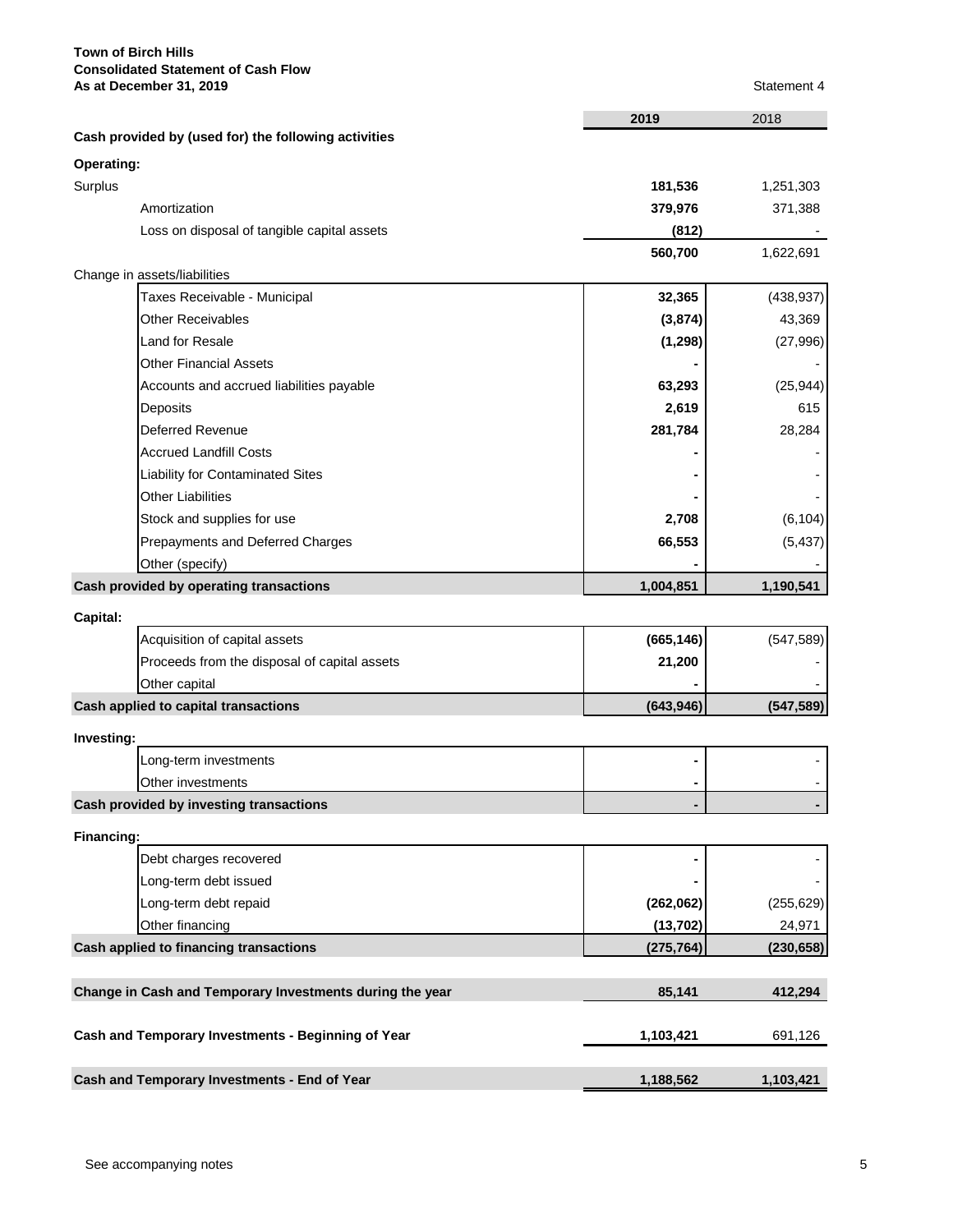### **1. Significant accounting policies**

The consolidated financial statements of the town are prepared by management in accordance with the Canadian public sector accounting standards established by the Public Sector Accounting Board of the Accounting Standards Oversight Council. Significant aspects of the accounting policies are as follows:

- a) **Basis of accounting:** The financial statements are prepared using the accrual basis of accounting. The accrual basis of accounting recognized revenue as they become available and measurable; expenses are recognized as they are incurred and measurable as a result of the receipt of goods and services and the creation of a legal obligation to pay.
- **Reporting Entity:** The financial statements consolidates the assets, liabilities and flow of resources of the municipality. The entity is comprised of all of the organizations that are owned or controlled by the municipality and are, therefore, accountable to the Council for the administration of their financial affairs and resources. Entities included in these financial statements are as follows: b)

| <b>Entity</b>                             | Basis of Reporting                              |
|-------------------------------------------|-------------------------------------------------|
| Birch Hills and District Recreation Board | 100% Consolidation for capital                  |
|                                           | 100% Consolidation for operating                |
| North Central Saskatchewan Waste          | 2.58% Proportionate Consolidation of operations |
| <b>Management Corporation</b>             | 2.58% Proportionate Consolidation of capital    |

All inter-organizational transactions and balances have been eliminated.

- c) **Collection of funds for other authorities:** Collection of funds by the municipality for the school board, municipal hail and conservation and development authorities are collected and remitted in accordance with relevant legislation. The amounts collected are disclosed in Note 3.
- **Government Transfers:** Government transfers are the transfer of assets from senior levels of government that are not the result of an exchange transaction, are not expected to be repaid in the future, or the result of a direct financial return. Government transfers are recognized as revenue in the period that the events giving rise to the transfer occur, providing: d)
	- a) the transfer is authorized;
	- b) eligibility criteria have been met by the recipient; and,
	- c) a reasonable estimate of the amount can be made.

Unearned government transfer amounts received, with stipulations, but not earned will be recorded as deferred revenue. Earned government transfer amounts not received will be recorded as an amount receivable.

- e) **Land Inventory Held for Resale:** Land Inventory, comprising land held for future development and resale, is valued at the lower of cost and net realizable value. Cost includes amounts for land acquisition and improvements to prepare the land for sale or service. Revenue from the land sales is recognized when the title is transferred to the buyer.
- f) **Deferred Revenue:** Fees and charges: Certain user charges and fees are collected for which the related services have yet to be performed. Revenue is recognized in the period when the related expenses are incurred or services performed.
- **Local Improvement Charges:** Local improvement projects financed by frontage taxes recognize any prepayment charges as revenue in the period assessed. g)
- **Net-Financial Assets:** Net-Financial Assets at the end of an accounting period are the net amount of financial assets less liabilities outstanding. Financial assets represent items such as cash and those other assets on hand which could provide resources to discharge existing liabilities or finance future operations. These include realizable assets which are convertible to cash and not intended for consumption in the normal course of operations. h)
- i) **Non-financial assets:** Tangible capital and other non-financial assets are accounted for as assets by the government because they can be used to provide government services in future periods. These assets do not normally provide resources to discharge the liabilities of the government unless they are sold.
- **Appropriated Reserves:** Reserves are established at the discretion of Council to designate surplus for future operating and capital transactions. Amounts so designated are described on Schedule 8. j)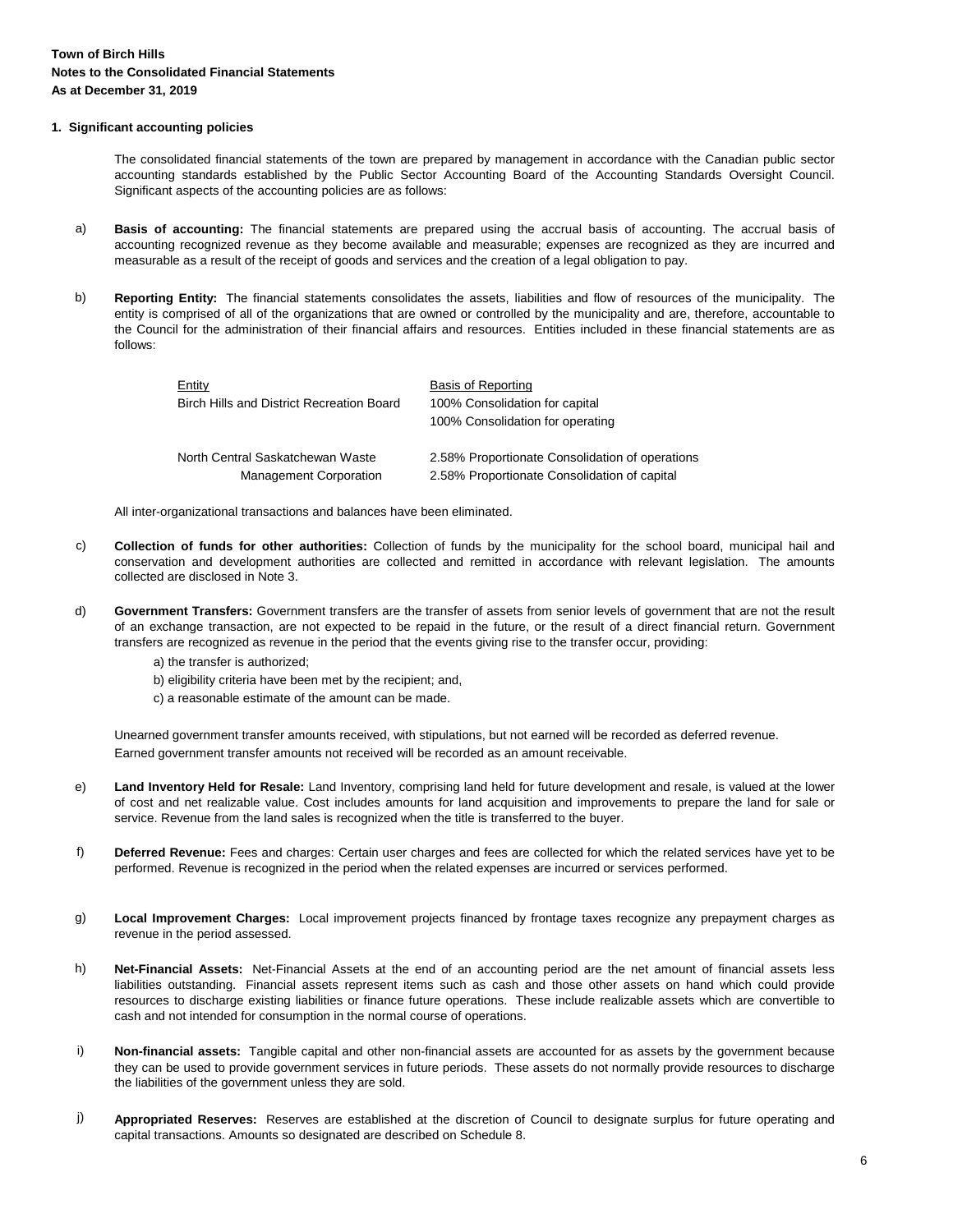### **1. Significant accounting policies - continued**

- k) **Property Tax Revenue:** Property tax revenue is based on assessments determined in accordance with Saskatchewan Legislation and the formulas, principles, and rules in the Saskatchewan Assessment Manual. Tax mill rates are established annually by Council following the guidance of the Government of Saskatchewan. Tax revenues are recognized when the tax has been authorized by bylaw and the taxable event has occurred. Requisitions operate as a flow through and are excluded from municipal revenue.
- l) **Investments:** Portfolio investments are valued at the lower of cost, less any provisions for other than temporary impairment. Investments with terms longer than one year have been classified as other long-term investments concurrent with the nature of the investment.
- m) **Inventories:** Inventories of materials and supplies expected to be used by the municipality are valued at the lower of cost or replacement cost. Inventories of land, materials and supplies held for resale are valued at the lower of cost or net realizable value. Cost is determined by the average cost method. Net realizable value is the estimated selling price in the ordinary course of business. Inventory as it relates to the operations of the Birch Hills and District Recreation Board is valued at the lower of cost and net realizable value. Cost is determined by the first in, first out method.
- n) **Tangible Capital Assets:** All tangible capital asset acquisitions or betterments made throughout the year are recorded at their acquisition cost. Initial costs for tangible capital assets that were acquired and developed prior to 2009 were obtained via historical cost information or using current fair market values discounted by a relevant inflation factor back to the point of acquisition. Donated tangible capital assets received are recorded at their fair market value at the date of contribution. The tangible capital assets that are recognized at a nominal value are disclosed on Schedule 6. The cost of these tangible capital assets less any residual value are amortized over the asset's useful life using the straight-line method of amortization. The municipality's tangible capital asset useful lives are estimated as follows:

| Asset                               |                                 | <b>Useful Life</b> |
|-------------------------------------|---------------------------------|--------------------|
| <b>General Assets</b>               |                                 |                    |
| Land                                |                                 | Indefinite         |
|                                     | <b>Land Improvements</b>        | 5 to 20 Yrs        |
|                                     | <b>Buildings</b>                | 10 to 50 Yrs       |
|                                     | <b>Vehicles &amp; Equipment</b> |                    |
|                                     | Vehicles                        | 5 to 10 Yrs        |
|                                     | Machinery and Equipment         | 5 to 10 Yrs        |
| <i><b>Infrastructure Assets</b></i> |                                 |                    |

**Infrastructure Assets**

| Water & Sewer              | $40Y$ rs |
|----------------------------|----------|
| <b>Road Network Assets</b> | 40 Yrs   |

**Government contributions:** Government contributions for the acquisition of capital assets are reported as capital revenue and do not reduce the cost of the related asset.

**Works of Art and Other Unrecognized Assets:** Assets that have a historical or cultural significance, which include works of art, monuments and other cultural artifacts are not recognized as tangible capital assets because a reasonable estimate of future benefits associated with this property cannot be made.

**Capitalization of Interest:** The municipality does not capitalize interest incurred while a tangible capital asset is under construction.

**Leases:** All leases are recorded on the financial statement as either a capital or operating lease. Any lease that transfers the majority of benefits and risk associated with the leased asset is classified as a capital lease. At the inception of a capital lease, an asset and a payment obligation are recorded at an amount equal to the lesser of the present value of the minimum lease payments and the asset's fair market value. Assets under capital leases are amortized on a straight line basis, over their estimated useful lives (lease term). Any other lease not meeting the before mentioned criteria is classified as a operating lease and rental payments are expensed as incurred.

**Landfill liability:** The municipality maintains a waste disposal site. The annual provision is reported as an expense and the accumulated provision is reported on the Consolidated Statement of Financial Position. Recommended disclosure is provided in Note 9. o)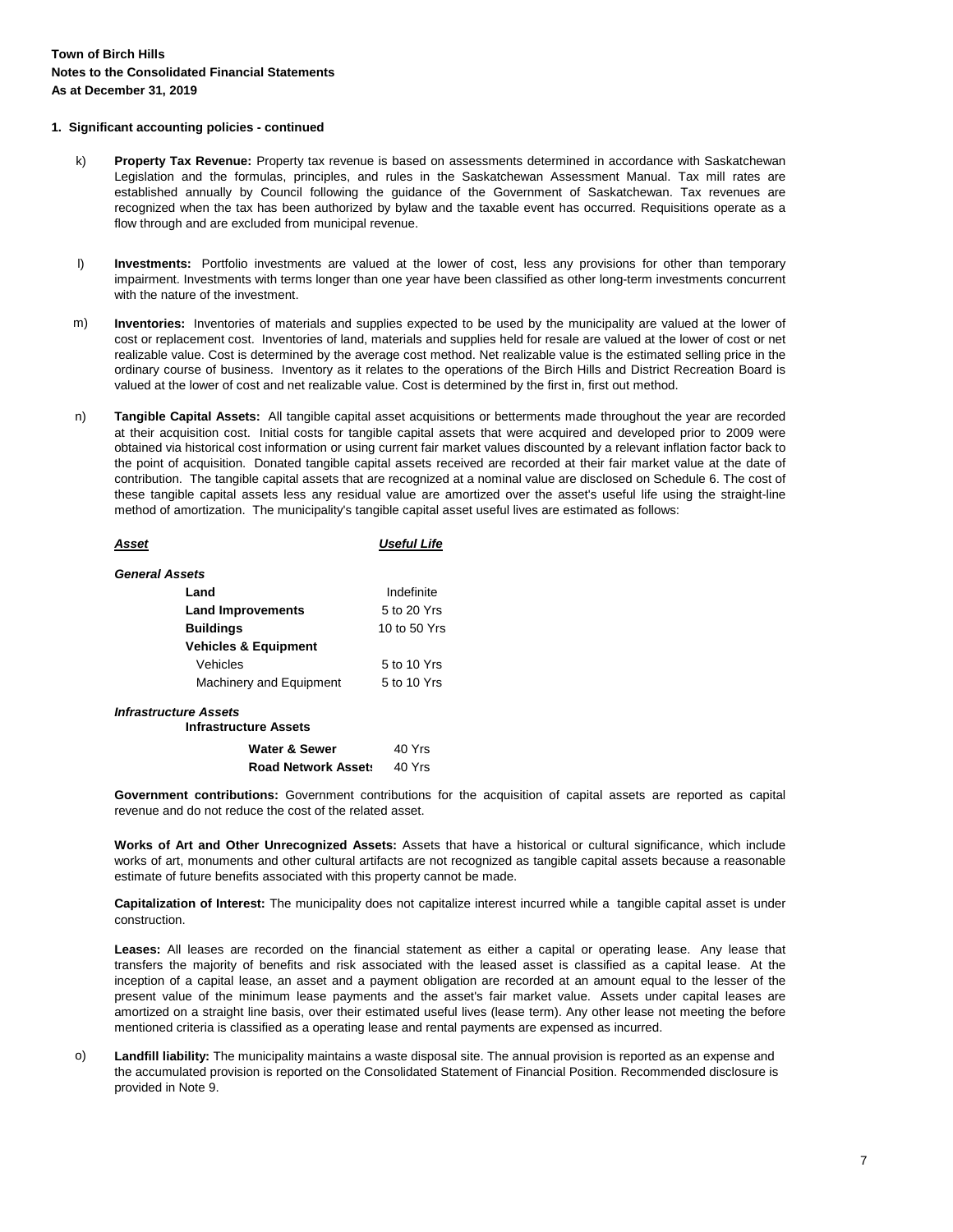### **1. Significant accounting policies (continued)**

- **Trust Funds:** Funds held in trust for others are neither included in the municipality's assets or equity. They are disclosed in Note 13. p)
- q) **Employee benefit plans:** Contributions to the municipality's defined benefit plans are expensed when contributions are made. Under the defined benefit plan, the municipality's obligations are limited to their contributions.
- **Liability for Contaminated Sites**: Contaminated sites are a result of contamination being introduced into air, soil, water or sediment of a chemical, organic or radioactive material or live organism that exceeds an environmental standard. The liability is recorded net of any expected recoveries. A liability for remediation of contaminated sites is recognized when all the following criteria are met: r)
	- a) an environmental standard exists;
	- b) contamination exceeds the environmental standard;
	- c) The municipality:
		- i. is directly responsible; or,
		- ii. accepts responsibility;
	- d) it is expected that future economic benefits will be given up; and,
	- e) a reasonable estimate of the amount can be made.
- s) **Measurement Uncertainty:** The preparation of financial statements in conformity with Public Sector Accounting Board standards requires management to make estimates and assumptions that affect the reported amount of assets and liabilities and disclosure of contingent assets and liabilities at the date of the financial statements, and the reported amounts of revenue and expenditures during the period. Accounts receivable are stated after evaluation as to their collectability and an appropriate allowance for doubtful accounts is provided where considered necessary.

The 'Opening Asset costs' of tangible capital assets have been estimated where actual costs were not available. The measurement of materials and supplies are based on estimates of volume and quality. Amortization is based on the estimated useful lives of tangible capital assets.

These estimates and assumptions are reviewed periodically and, as adjustments become necessary they are reported in earnings in the periods in which they become known.

t) **Basis of segmentation/Segment report:** The Municipality has adopted the new Public Sector Accounting Board's recommendations requiring financial information to be provided on a segmented basis. Municipal services have been segmented by grouping activities that have similar service objectives (by function). Revenues that are directly related to the costs of the function have been attributed to each segment. Interest is allocated to functions based on the purpose of specific borrowings.

The segments (functions) are as follows:

**General Government:** Provides for the administration of the municipality.

**Protective Services:** Comprised of expenses for Police and Fire protection.

**Transportation services:** Responsible for the delivery of public works services related to the development and maintenance of roadway systems and street lighting.

**Environmental and Public Health:** The environmental segment provides waste disposal and other environmental services. The public health segment provides for expenses related to public health services in the municipality.

**Planning and Development:** Provides for neighbourhood development and sustainability.

**Recreation and Culture:** Provides for community services through the provision of recreation and leisure services.

**Utility Services:** Provides for delivery of water, collecting and treating of wastewater and providing collection and disposal of solid waste.

u) **Budget Information**: Budget information is presented on a basis consistent with that used for actual results. The budget was approved by Council on May 8, 2019.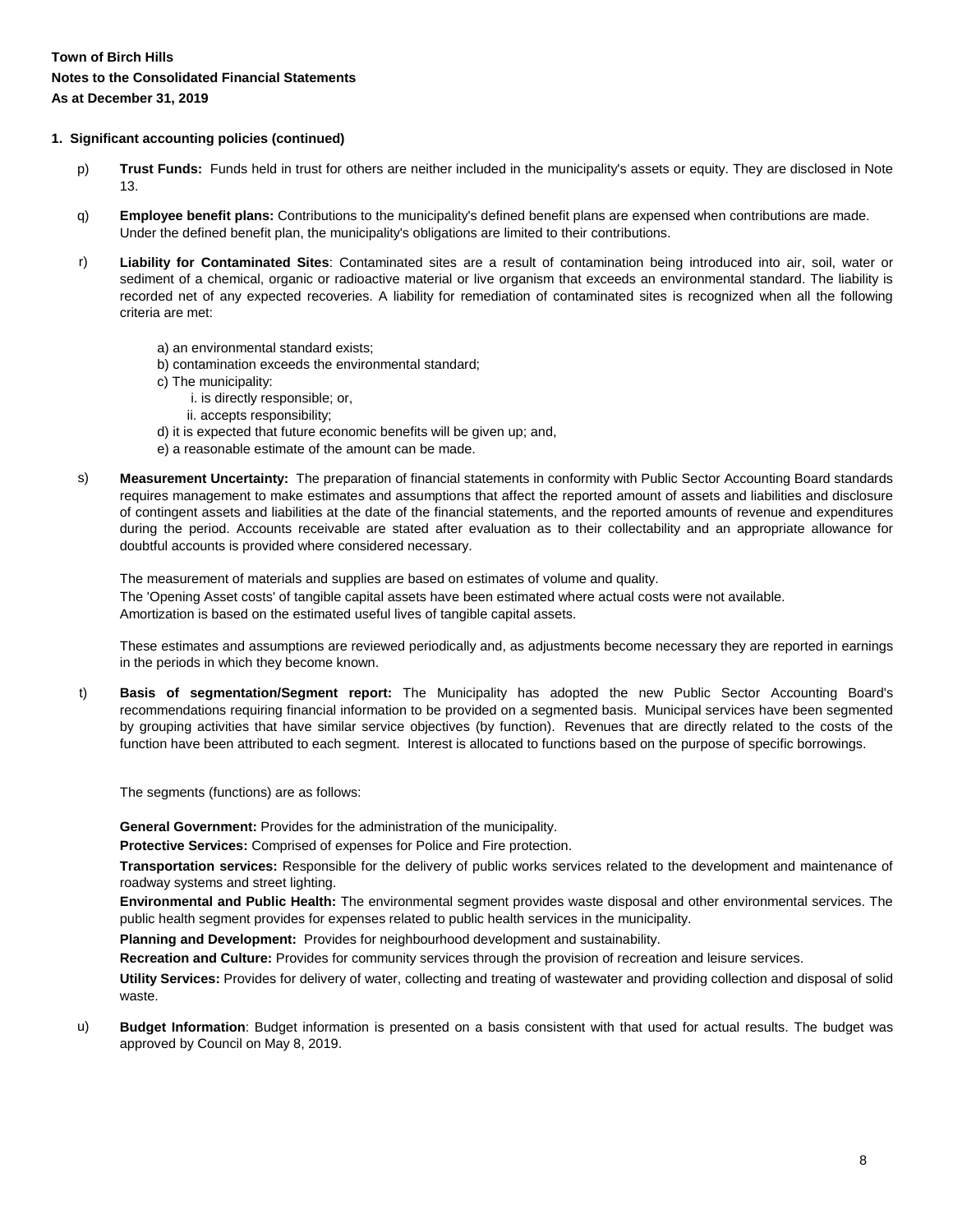### **1. Significant accounting policies (continued)**

### v) **New Accounting Standards:**

**Effective January 1, 2019,** the municipality adopted the following standard to comply with Public Sector Accounting Standards (PSAS). This standard applies to all public sector entities for years beginning on or after April 1, 2018. Adoption of this standard requires all public sector entities to assess information using definitions, criteria and exceptions provided in the standards and apply professional judgement to comply with the disclosure requirements of each standard.

**PS 3430 Restructuring Transactions** provides guidance on how to account for and report restructuring transactions by transferors and recipients of assets and/or liabilities. The new standard has been adopted on a prospective basis.

**Future Accounting Standards: Effective On or After April 1, 2021:**

**PS 1201 Financial Statement Presentation**, replaces PS 1200 with revised general reporting principles and standards of presentation and disclosure in government financial statements. Effective in the period PS 3450 and PS 2601 are adopted.

**PS 2601 Foreign Currency Translation,** replaces PS 2600 with revised guidance on the recognition, presentation and disclosure of transactions that are denominated in a foreign currency.

**PS 3041 Portfolio Investments**, replaces PS 3040 with revised guidance on accounting for, and presentation and disclosure of, portfolio investments. Effective in the period PS 3450, PS 2601 and PS 1201 are adopted.

**PS 3450 Financial Instruments**, a new standard establishing guidance on the recognition, measurement, presentation and disclosure of financial instruments, including derivatives.

**PS 3280 Asset Retirement Obligations**, a new standard establishing guidance on the recognition, measurement, presentation and disclosure of a liability for retirement of a tangible capital asset. As this standard includes solid waste landfill sites active and post-closing obligations upon adoption of this new standard, existing Solid Waste Landfill Closure and Post-Closure Liability section PS 3270 will be withdrawn.

### **Effective On or After April 1, 2022:**

**PS 3400, Revenue**, a new standard establishing guidance on the recognition, measurement, presentation and disclosure of revenue.

The extent of the impact on adoption of these future standards is not known at this time.

### **2. Cash and temporary investments**

|                                      | 2019      | 2018      |
|--------------------------------------|-----------|-----------|
| lCash                                | 1,034,355 | 950.740   |
| <b>Temporary Investments - GICs</b>  | 154.207   | 152,681   |
| Total Cash and temporary investments | 1,188,562 | 1,103,421 |

Cash and temporary investments include balances with banks, term deposits, marketable securities and shortterm investments with maturities of three months or less. Cash subject to restrictions that prevent its use for current purposes is included in restricted cash.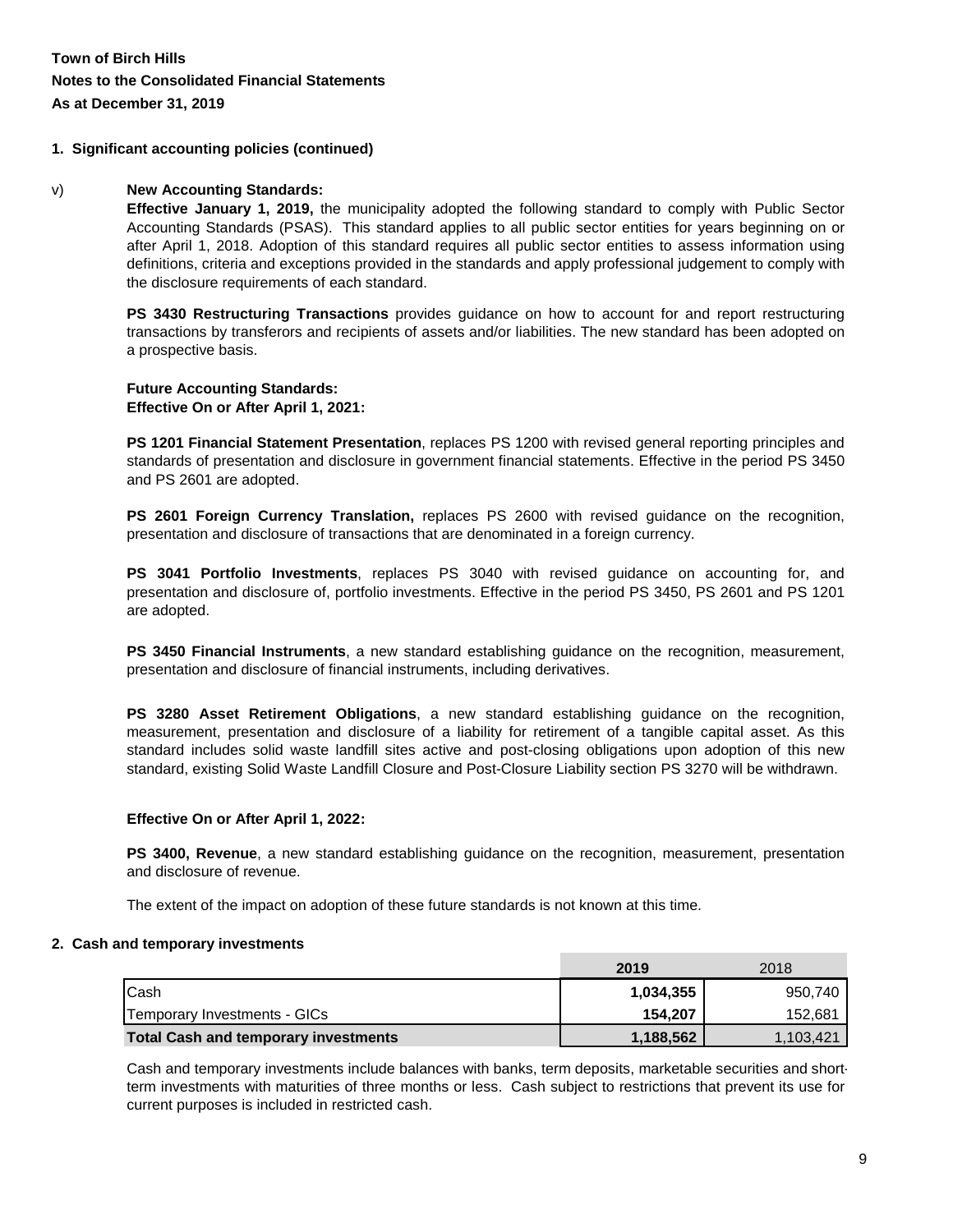### **3. Taxes and grants in lieu receivable**

|                                    |                                                                          | 2019     | 2018      |
|------------------------------------|--------------------------------------------------------------------------|----------|-----------|
| Municipal                          | - Current                                                                | 98,970   | 67,648    |
|                                    | - Arrears                                                                | 64,540   | 50,901    |
|                                    |                                                                          | 163,510  | 118,549   |
|                                    | - Less Allowance for Uncollectibles                                      | (4, 933) | (4, 933)  |
| Total municipal taxes receivable   |                                                                          | 158,577  | 113,616   |
|                                    |                                                                          |          |           |
| School                             | - Current                                                                | 22,134   | 13,493    |
|                                    | - Arrears                                                                | 10,953   | 9,971     |
| Total school taxes receivable      |                                                                          | 33,087   | 23,464    |
|                                    |                                                                          |          |           |
| Local improvement                  | - Current                                                                | 46,420   | 57,991    |
|                                    | - Long term                                                              | 306,143  | 371,898   |
| Total local improvement receivable |                                                                          | 352,563  | 429,889   |
|                                    | Total taxes and grants in lieu receivable                                | 544,227  | 566,969   |
|                                    | Deduct taxes receivable to be collected on behalf of other organizations | (33,087) | (23, 464) |
|                                    | Municipal and grants in lieu taxes receivable                            | 511,140  | 543,505   |

### **4. Other Accounts Receivable**

**5.** Land

|                                        | 2019    | 2018    |
|----------------------------------------|---------|---------|
| Federal government                     | 53,896  | 43,445  |
| Provincial government                  |         |         |
| Local government                       |         |         |
| Utility                                | 6,127   | 14,242  |
| Trade                                  | 100,640 | 98,574  |
| Other                                  |         |         |
| <b>Total Other Accounts Receivable</b> | 160,663 | 156,261 |
| Less: Allowance for Uncollectibles     | (1,827) | (1,299) |
| <b>Net Other Accounts Receivable</b>   | 158,836 | 154,962 |
| for Resale                             |         |         |
|                                        | 2019    | 2018    |
| <b>Tax Title Property</b>              | 32,725  | 31,427  |
| Allowance for market value adjustment  |         |         |
| Net Tax Title Property                 | 32,725  | 31,427  |
| Other Land                             | 393,259 | 393,259 |
| Allowance for market value adjustment  |         |         |

Net Other Land **393,259** 393,259 **Total Land for Resale 424,686 425,984** 425,984 **425,984** 424,686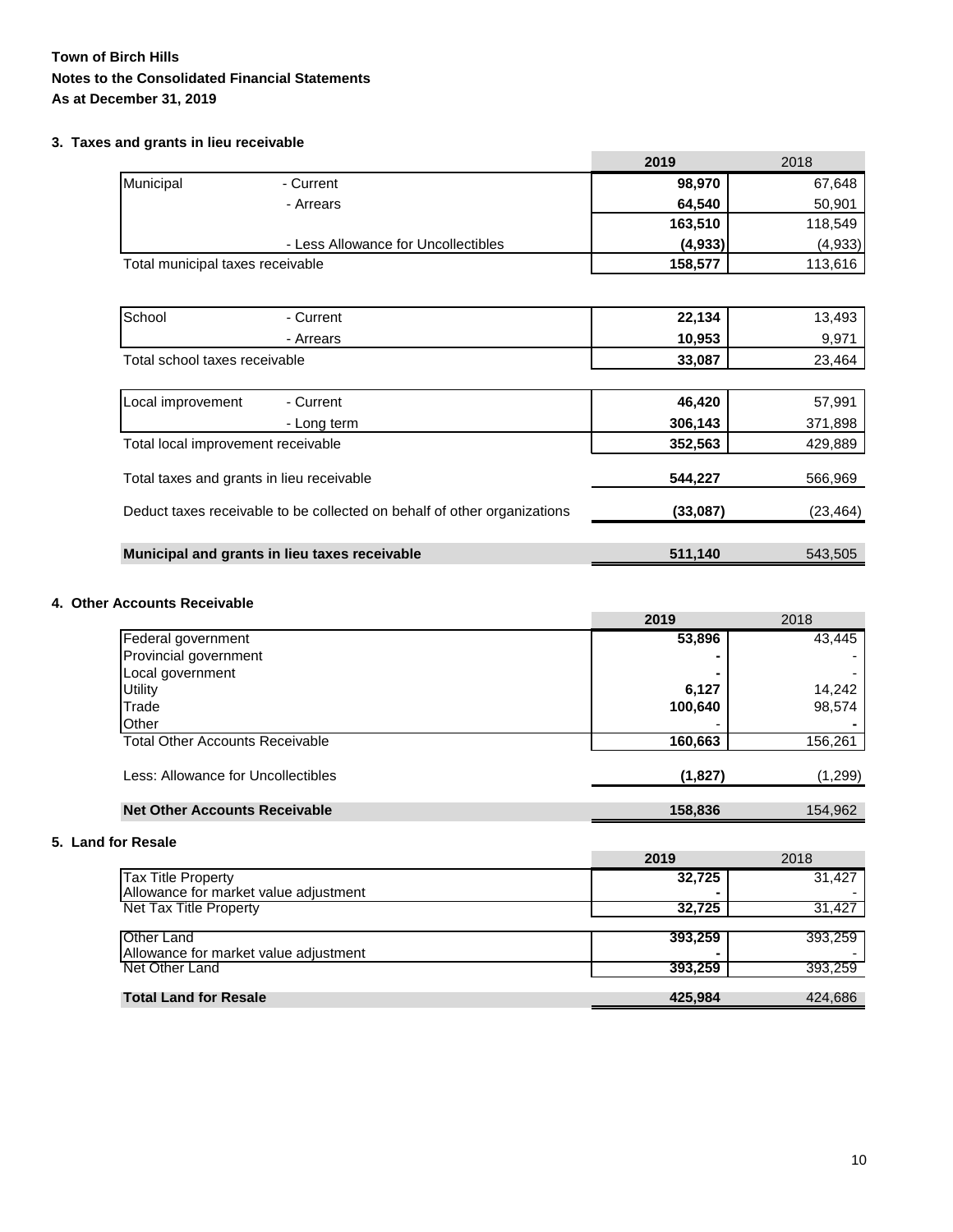### **Town of Birch Hills**

### **Notes to the Consolidated Financial Statements**

**As at December 31, 2019**

### **6. Long term investments**

|               | 0010       | י∩ר<br>$\sqrt{2}$<br>ີ<br>∸∽ |
|---------------|------------|------------------------------|
| linv<br>ılwav | nnn<br>ົາດ | ററ                           |

### **7. Bank indebtedness**

### **Credit Arrangements**

The Town has an authorized line of credit in the amount of \$250,000 (2018 - \$250,000) with the Affinity Credit Union. Interest is at prime and the line is secured by assignment of grants and receivables. The Town has utilized \$nil (2018 - \$nil) of this line of credit at December 31, 2019.

### **8. Deferred revenue**

|                                                      | 2019      | 2018       |
|------------------------------------------------------|-----------|------------|
| <b>Sask Lotteries</b>                                |           |            |
| Opening deferred revenue                             | 7,231     | 6,438      |
| <b>Grant distributions</b>                           | 15,593    | 15,744     |
| Eligible costs                                       | (22, 824) | (14, 951)  |
|                                                      |           | 7,231      |
| <b>Multi-use Centre</b>                              |           |            |
| Opening deferred revenue                             |           |            |
| Donations                                            | 109,407   |            |
| Eligible costs                                       | (44, 315) |            |
|                                                      | 65,092    |            |
| <b>Gas tax - New Deal for Cities and Communities</b> |           |            |
| Opening deferred revenue                             |           |            |
| <b>Grant distributions</b>                           | 131,447   | 65,010     |
| Eligible costs                                       |           | (65, 010)  |
|                                                      | 131,447   |            |
| <b>Hesje Fund Donation (Arena Project)</b>           |           |            |
| Opening deferred revenue                             | 27,491    |            |
| <b>Donations</b>                                     |           | 250,000    |
| Eligible costs                                       | (27, 491) | (222, 509) |
|                                                      |           | 27,491     |
| <b>Golf Course Club House Project</b>                |           |            |
| Opening deferred revenue                             |           |            |
| <b>Donations</b>                                     | 12,300    |            |
| Eligible costs                                       |           |            |
|                                                      | 12,300    |            |
| <b>Farm Grow Project</b>                             |           |            |
| Opening deferred revenue                             |           |            |
| Project Revenue                                      | 140,853   |            |
| Eligible costs                                       | (33, 186) |            |
|                                                      | 107,667   |            |
|                                                      |           |            |
| <b>Total deferred revenue</b>                        | 316,506   | 34,722     |
|                                                      |           |            |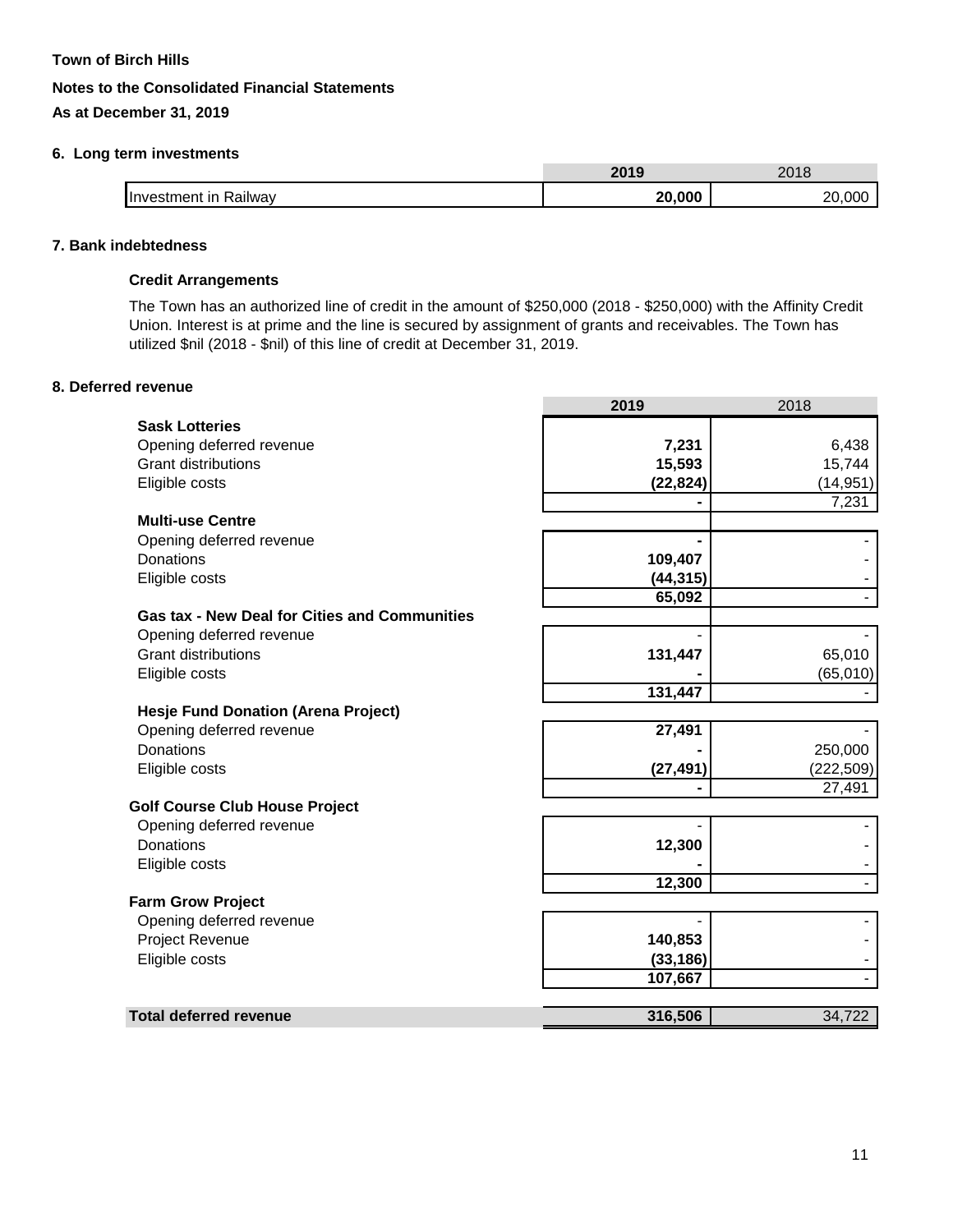### **9. Accrued landfill costs**

|                                  | 2019         | 2018<br>∠∪ ≀∪ |
|----------------------------------|--------------|---------------|
| <b>Environmental liabilities</b> | 120<br>1 L J | 100<br>.      |

Landfill closure and post-closure care requirements have been defined in accordance with the Environmental Act and include final covering and landscaping of the landfill, pumping of ground, methane gas and leachate management, and ongoing environmental monitoring, site inspection and maintenance. The reported liability is based on estimates and assumptions with respect to events extending over a 100-year period using the best information available to management. Future events may result in significant changes to the estimated total expense, capacity used or total capacity and the estimated liability, and would be recognized prospectively, as a change in estimate, when applicable. The landfill closed in 2011; therefore, the remaining liability is for post-closure costs.

### **10. Long-term debt**

The debt limit of the municipality is \$2,077,863. The debt limit for a municipality is the total amount of the municipality's own source revenues for the preceding year (the Municipalities Act section 161). The Saskatchewan Municipal Board approved Bylaw No. 11/17 to incur debt pursuant to subsection 163(4) of The Municipalities Act on December 22, 2017.

Utilities activities: Affinity Credit Union loans are repayable in monthly installments of \$9,763 including interest at 4.14%, secured by a general assignment of property taxes receivable, due October 18, 2021.

| Year           | <b>Principal</b> | <b>Interest</b> | <b>Current Total</b> | <b>Prior Year Total</b> |
|----------------|------------------|-----------------|----------------------|-------------------------|
| 2019           |                  |                 |                      | 117,151                 |
| 2020           | 106,205          | 10,946          | 117.151              | 117,151                 |
| 2021           | 110,687          | 6,464           | 117,151              | 117,151                 |
| 2022           | 95,804           | 1,828           | 97,632               | 97,632                  |
| <b>Balance</b> | 312,696          | 19,238          | 331,934              | 449,085                 |

Future principal repayments are estimated as follows:

Transportation activities: Affinity Credit Union loans are repayable in monthly installments of \$16,013 including interest at 3.29%, secured by 1st charge general security agreement, 1st charge specific security agreement over existing grants and taxes and a promissory note, due December 30, 2022.

Future principal repayments are estimated as follows:

| Year           | <b>Principal</b> | <b>Interest</b> | <b>Current Total</b> | <b>Prior Year Total</b> |
|----------------|------------------|-----------------|----------------------|-------------------------|
| 2019           | ۰                |                 | -                    | 192.159                 |
| 2020           | 165,570          | 26,589          | 192,159              | 192,159                 |
| 2021           | 171,100          | 21,059          | 192,159              | 192,159                 |
| 2022           | 549,170          | 15,344          | 564,514              | 564,514                 |
| <b>Balance</b> | 885,840          | 62,992          | 948,832              | 1,140,991               |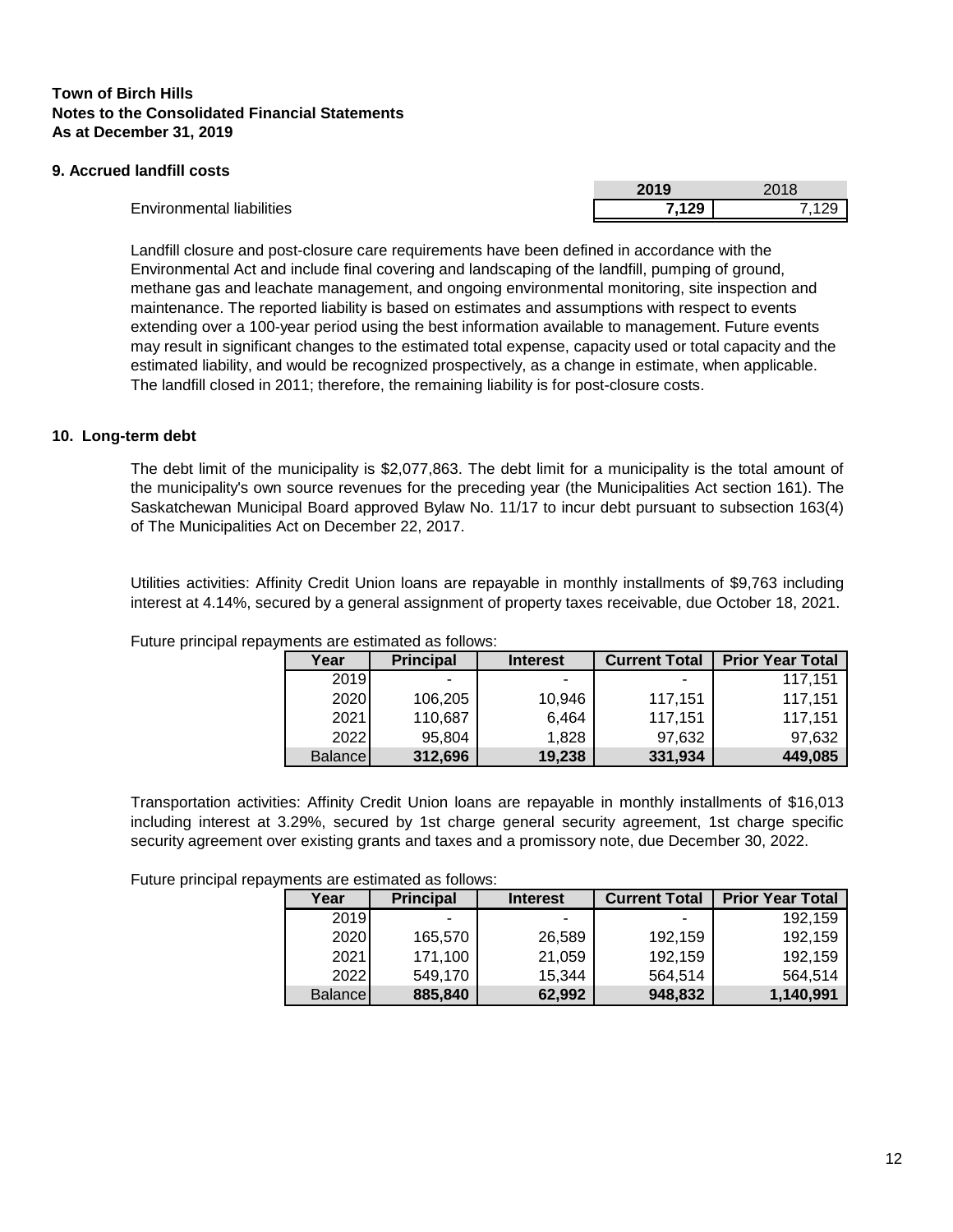### **11. Lease obligation**

CWB National Leasing capital lease obligation for a Greens King Gas Plus Mower having a net book value of \$28,812, payable at \$1,120 per month plus taxes, six times a year including interest at 3.25%, due September 2023 with a purchase option at the end of the lease of \$1.00

Future minimum lease payments under the capital leases together with the balance of the obligation due under the capital leases are as follows:

| Year                    |                                     | <b>Payment Amount</b> |
|-------------------------|-------------------------------------|-----------------------|
| 2020                    |                                     | 7,123                 |
| 2021                    |                                     | 7,123                 |
| 2022                    |                                     | 7,123                 |
| 2023                    |                                     | 5,937                 |
|                         | Total future minimum lease payments | 27,306                |
| Imputed interest        |                                     | (1, 743)              |
| Capital Lease Liability |                                     | 25,563                |

Tangible capital assets includes assets under capital lease with a gross cost of \$41,160 (2018 - \$78,210), and accumulated amortization of \$12,348 (2018 - \$15,194).

### **12. Pension Plan**

The municipality is an employer member of the Municipal Employee Pension Plan (MEPP), which is a multiemployer defined contribution pension plan under which both the municipality and employees make contributions of 9.00% (2018 - 8.15%). The Commission of MEPP, representing plan member employers, is responsible for overseeing the management of the pension plan, including investment of assets and administration of benefits. The municipality pension expense in 2019 was \$76,666 (2018 - \$64,995). The benefits accrued to the municipality's employees from MEPP are calculated using the following: Pensionable Years of Service, Highest Average Salary, and the plan accrual rate.

### **13. Trusts Administered by the Municipality**

A summary of trust fund activity by the municipality during the year is as follows: Cemetery Trust Fund:

|                              | 2019    | 2018     |
|------------------------------|---------|----------|
| Balance - Beginning of Year  | 45,233  | 50,990   |
| Revenue                      | 15.500  | 3,435    |
| Interest revenue             |         | 253      |
| Expenditure                  | (6,737) | (9, 445) |
| <b>Balance - End of Year</b> | 53.997  | 45,233   |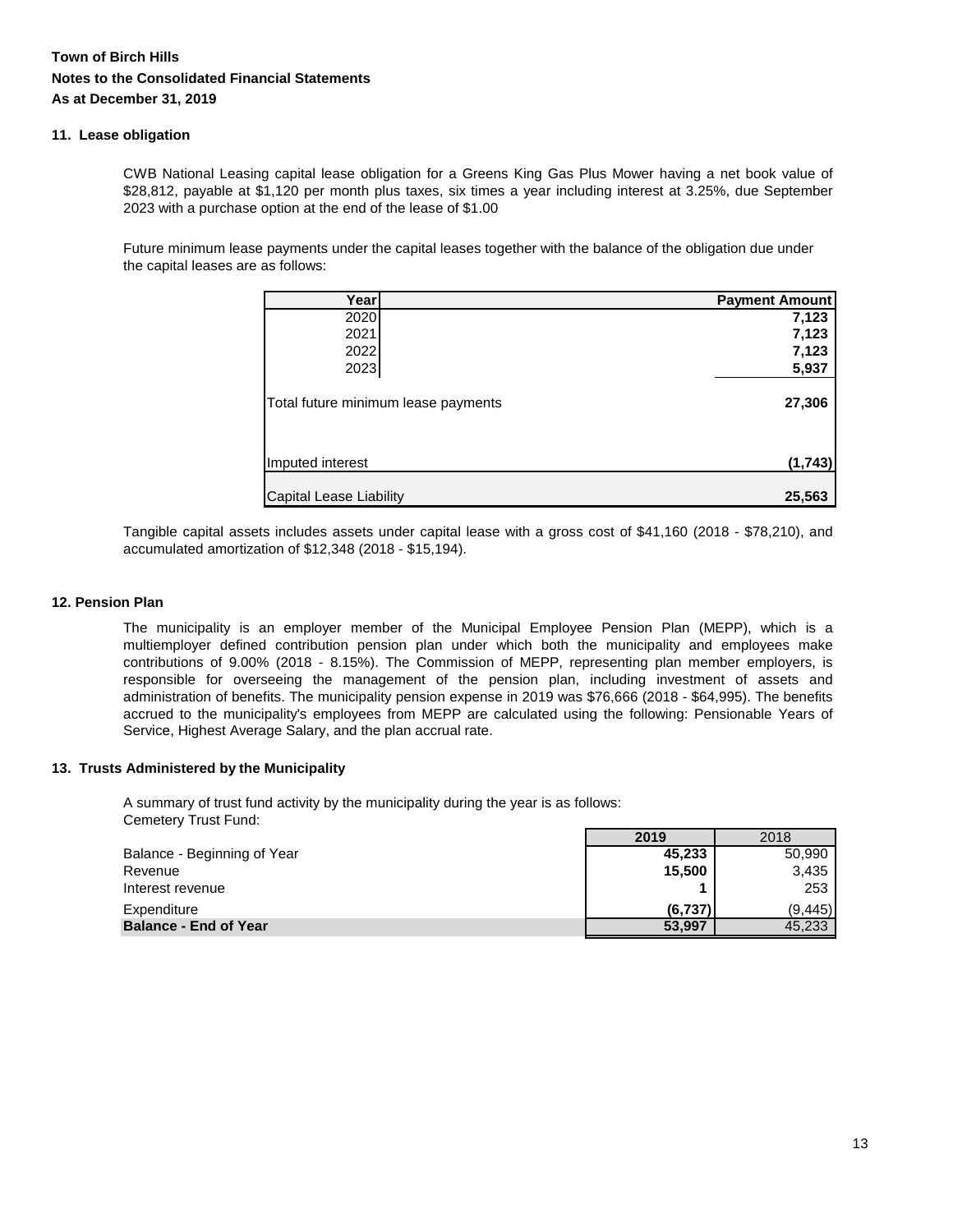### **14. Contractual Obligations and Commitments**

The municipality has entered into multiple-year contracts for the delivery of services. These contractual obligations will become liabilities in the future when the terms of the contracts are met. Significant contractual obligations and commitments of the municipality include:

| <b>Contractual</b><br><b>Obligations</b><br>land<br><b>Commitments</b><br>Type <sup>1</sup> | <b>Describe</b><br><b>Nature</b><br>Time and<br><b>Extent</b> | 2019        | 2020                 | 2021                           |    | 2022                     | 2023 | 2024                           | <b>Current</b><br><b>Year Total</b> | <b>Prior Year</b><br><b>Total</b> |
|---------------------------------------------------------------------------------------------|---------------------------------------------------------------|-------------|----------------------|--------------------------------|----|--------------------------|------|--------------------------------|-------------------------------------|-----------------------------------|
| <b>Struthers Lake</b><br>Regional Park <sup>2</sup>                                         | Annual                                                        | \$1,000     | \$<br>1,000          | \$<br>1,000                    | \$ | 1,000                    | \$   | \$                             | \$<br>4,000                         | \$<br>5,000                       |
| <b>Success Office</b><br>Systems <sup>3</sup>                                               | Annual                                                        | \$2,523     | \$<br>2,523          | \$<br>$\overline{\phantom{a}}$ | \$ | $\overline{\phantom{a}}$ | \$   | \$<br>$\blacksquare$           | \$<br>5,046                         | \$<br>7,569                       |
| <b>Civic Center</b><br>Roof 4                                                               | One Time                                                      | \$119,630   | \$<br>Ĭ.             | \$<br>$\blacksquare$           | \$ | $\overline{\phantom{a}}$ | \$   | \$<br>$\blacksquare$           | \$<br>119,630                       | \$                                |
| <b>Water Treatment</b><br>Plant Upgrade 5                                                   | One Time                                                      | \$1,239,363 | \$                   | \$                             | \$ |                          | \$   | \$<br>$\overline{\phantom{a}}$ | \$1,239,363                         | \$                                |
| <b>G3 Electrical</b><br>Multi-Use<br>Facility 6                                             | One Time                                                      | \$122,000   | \$<br>$\blacksquare$ | \$<br>$\overline{\phantom{a}}$ | \$ | $\overline{\phantom{a}}$ | \$   | \$<br>$\overline{\phantom{a}}$ | \$<br>122,000                       | \$                                |
| UniTech Office<br>Solutions Ltd 7                                                           | Annual                                                        | \$1,741     | \$<br>1,741          | \$<br>1,741                    | \$ | 1,016                    | \$   | \$<br>$\blacksquare$           | \$<br>6,239                         | \$<br>7,980                       |
| Total                                                                                       |                                                               | \$1,486,257 | \$<br>5,264          | \$<br>2,741                    | S. | 2,016                    | \$   | \$                             | \$1,496,278                         | 20,549                            |

**<sup>1</sup>**See Note 11 for Capital Lease obligations and Note 13 for Pension commitment obligations.

 $2$  Commencing in 2018, the Town has entered an agreement with the Struthers Lake Regional Park for the purpose of further developing and maintaining the regional park. The agreement involves an annual contribution to Struthers Lake Regional Park of \$1,000 per year until 2022.

<sup>3</sup> In June 2017, the Town entered into a 3 year lease agreement to pay \$757 per quarter, including \$75 tax, to Success Office Systems to lease a photocopier until 2020.

4 In 2019 the Town entered into a contract with Thorpe Industries Ltd. to repair the Civic Center roof. The work is to be performed in 2020.

5 In 2019, the Town entered into a contract with VCM Construction Ltd. to perform distribution pump and electrical upgrades on the Water Treatment Plant in the amount of \$1,239,363, plus taxes. The work commenced on September 5, 2019 with an anticipated completion dated of May 28th, 2020.

6 In 2019, the Town entered into an agreement with G3 Electrical to perform Multiuse Facility mechanical system upgrades in the amount of \$122,000, plus taxes. The work commenced on February 2, 2020 with a completion date of April 15, 2020.

7 In 2018, the Recreation Board entered into a four year agreement to pay monthly payments of \$145 plus taxes, to UniTech Office Solutions for the lease of a photocopier until 2022.

### **15. Subsequent Events**

Subsequent to year-end, there was a global outbreak of COVID-19 (coronavirus), which has had a significant impact on businesses through the restrictions put in place by the Canadian, provincial and municipal governments regarding travel, business operations and isolation/quarantine orders. At this time, it is unknown the extent of the impact the COVID-19 outbreak may have on the municipality as this will depend on future developments that are highly uncertain and that cannot be predicted with confidence. These uncertainties arise from the inability to predict the ultimate geographic spread of the disease, and the duration of the outbreak, including the duration of travel restrictions, business closures or disruptions, and quarantine/isolation measures that are currently, or may be put, in place by Canada and other countries to fight the virus.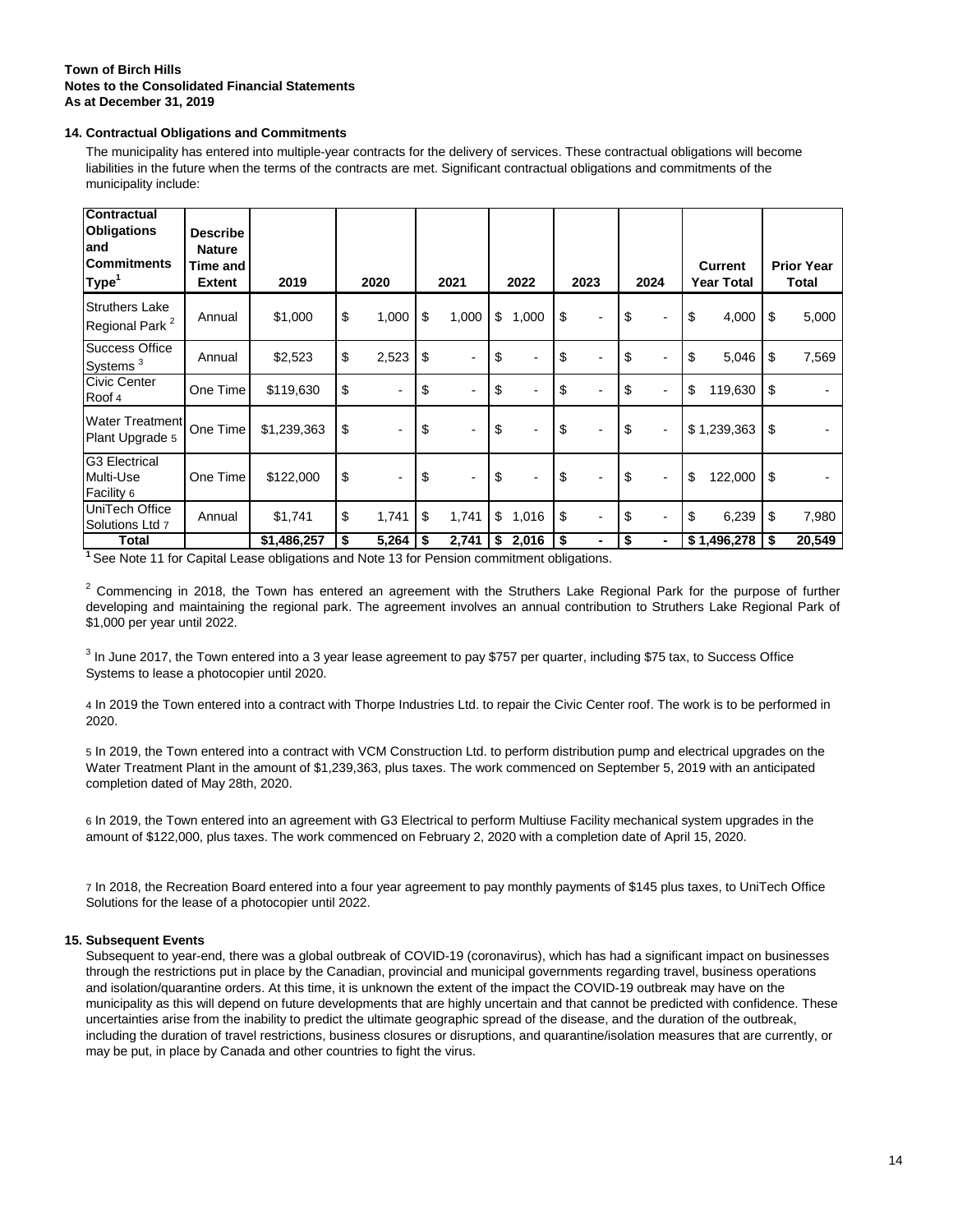### **Town of Birch Hills Schedule of Taxes and Other Unconditional Revenue As at December 31, 2019** Schedule 1

|                                             | 2019 Budget (Note 1)     | 2019      | 2018           |
|---------------------------------------------|--------------------------|-----------|----------------|
| <b>TAXES</b>                                |                          |           |                |
| General municipal tax levy                  | 978,084                  | 978,084   | 949,194        |
| Abatements and adjustments                  | (8,000)                  | (10,074)  | (6, 573)       |
| Discount on current year taxes              | (35,000)                 | (34, 893) | (35, 236)      |
| <b>Net Municipal Taxes</b>                  | 935,084                  | 933,117   | 907,385        |
| Potash tax share                            |                          |           |                |
| Trailer license fees                        |                          |           |                |
| Penalties on tax arrears                    | 20,000                   | 22,573    | 19,247         |
| Special tax levy                            |                          |           |                |
| Other (Local improvement tax levy)          | 72,000                   |           | 893,830        |
| <b>Total Taxes</b>                          | 1,027,084                | 955,690   | 1,820,462      |
|                                             |                          |           |                |
| <b>UNCONDITIONAL GRANTS</b>                 |                          |           |                |
| Equalization (Revenue Sharing)              | 212,797                  | 212,797   | 206,825        |
| <b>Organized Hamlet</b>                     |                          |           |                |
| <b>Total Unconditional Grants</b>           | 212,797                  | 212,797   | 206,825        |
|                                             |                          |           |                |
| <b>GRANTS IN LIEU OF TAXES</b>              |                          |           |                |
| Federal                                     |                          |           |                |
| Provincial                                  |                          |           |                |
| Federal Government/Agencies Can Post        | 1,390                    | 1,441     | 1,390          |
| SaskEnergy Gas                              |                          |           |                |
| <b>TransGas</b>                             |                          |           |                |
| <b>SPMC - Municipal Share</b>               |                          |           |                |
| SaskTel                                     | 3,770                    | 3,921     | 3,766          |
| Other (Specify)<br>Local/Other              |                          |           |                |
| <b>Housing Authority</b>                    |                          |           |                |
| C.P.R. Mainline                             |                          |           |                |
| <b>Treaty Land Entitlement</b>              |                          |           |                |
| Other (Specify)                             | $\overline{\phantom{0}}$ | Ξ.        | $\blacksquare$ |
| <b>Other Government Transfers</b>           |                          |           |                |
| S.P.C. Surcharge                            | 60,000                   | 71,889    | 60,820         |
| Other (Specify)                             |                          |           |                |
| <b>Total Grants in Lieu of Taxes</b>        | 65,160                   | 77,251    | 65,976         |
| TOTAL TAXES AND OTHER UNCONDITIONAL REVENUE | 1,305,041                | 1,245,738 | 2,093,263      |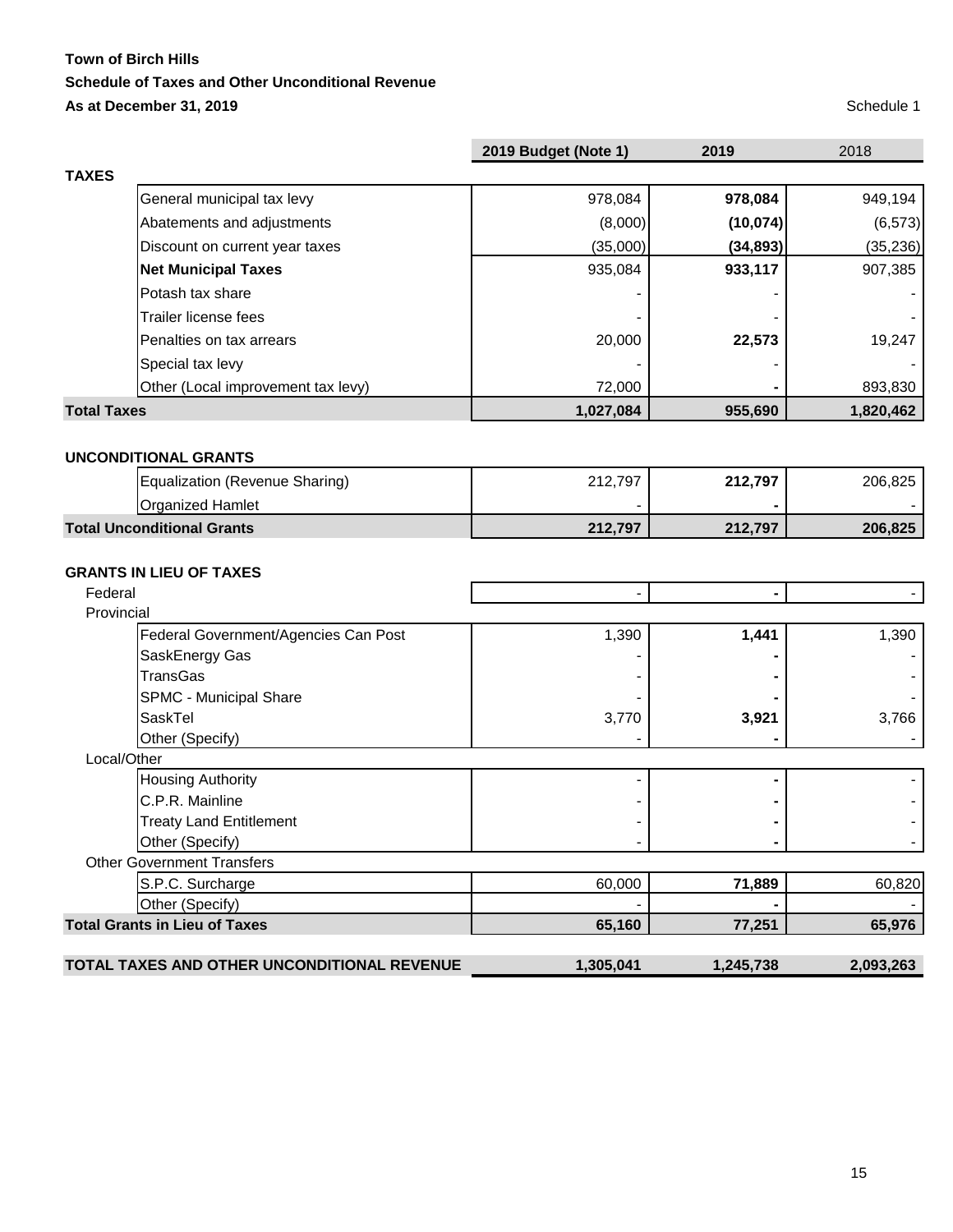### **Town of Birch Hills Consolidated Schedule of Operating and Capital Revenue by Function As at December 31, 2019** Schedule 2 - 1

|                                                  | 2019 Budget (Note 1) | 2019   | 2018   |
|--------------------------------------------------|----------------------|--------|--------|
| <b>GENERAL GOVERNMENT SERVICES</b>               |                      |        |        |
| Operating                                        |                      |        |        |
| Other Segmented Revenue                          |                      |        |        |
| Fees and Charges                                 |                      |        |        |
| - Custom work                                    |                      |        |        |
| - Sales of supplies                              | 1,700                | 899    | 156    |
| - Other (Misc. fees)                             | 8,300                | 10,687 | 3,437  |
| <b>Total Fees and Charges</b>                    | 10,000               | 11,586 | 3,593  |
| - Tangible capital asset sales - gain (loss)     |                      |        |        |
| - Land sales - gain                              | 50,000               |        |        |
| - Investment income and commissions              |                      |        |        |
| - Other                                          | 43,500               | 22,087 | 20,643 |
| <b>Total Other Segmented Revenue</b>             | 103,500              | 33,673 | 24,236 |
| <b>Conditional Grants</b>                        |                      |        |        |
| - Student Employment                             |                      |        |        |
| - Saskatchewan Infrastructure Growth Initiative  |                      |        |        |
| <b>Total Conditional Grants</b>                  |                      |        |        |
| <b>Total Operating</b>                           | 103,500              | 33,673 | 24,236 |
| <b>Capital</b>                                   |                      |        |        |
| <b>Conditional Grants</b>                        |                      |        |        |
| - Federal Gas Tax                                |                      |        |        |
| - Canada/Sask Municipal Rural Infrastructure Fur |                      |        |        |
| - Provincial Disaster Assistance                 |                      |        |        |
| - Other (Specify)                                |                      |        |        |
| <b>Total Capital</b>                             |                      |        |        |
| <b>Total General Government Services</b>         | 103,500              | 33,673 | 24,236 |
|                                                  |                      |        |        |
| <b>PROTECTIVE SERVICES</b>                       |                      |        |        |
|                                                  |                      |        |        |
| <b>Operating</b>                                 |                      |        |        |
| <b>Other Segmented Revenue</b>                   |                      |        |        |
| Fees and Charges                                 |                      |        |        |
| - Other (Fire protection and dog tag fees)       | 25,600               | 33,781 | 15,616 |
| <b>Total Fees and Charges</b>                    | 25,600               | 33,781 | 15,616 |
| - Tangible capital asset sales - gain (loss)     |                      |        |        |
| - Donations                                      |                      | 3,422  | 6,941  |
| <b>Total Other Segmented Revenue</b>             | 25,600               | 37,203 | 22,557 |
| <b>Conditional Grants</b>                        |                      |        |        |
| - Student Employment                             |                      |        |        |
| - Local government                               |                      |        |        |
| - Other (Specify)                                |                      |        |        |
| <b>Total Conditional Grants</b>                  |                      |        |        |
| <b>Total Operating</b>                           | 25,600               | 37,203 | 22,557 |
| <b>Capital</b>                                   |                      |        |        |
| <b>Conditional Grants</b>                        |                      |        |        |
| - Federal Gas Tax                                |                      |        |        |
| - Provincial Disaster Assistance                 |                      |        |        |
| - Local government                               |                      |        |        |
|                                                  |                      |        |        |
| - Other (Specify)<br><b>Total Capital</b>        |                      |        |        |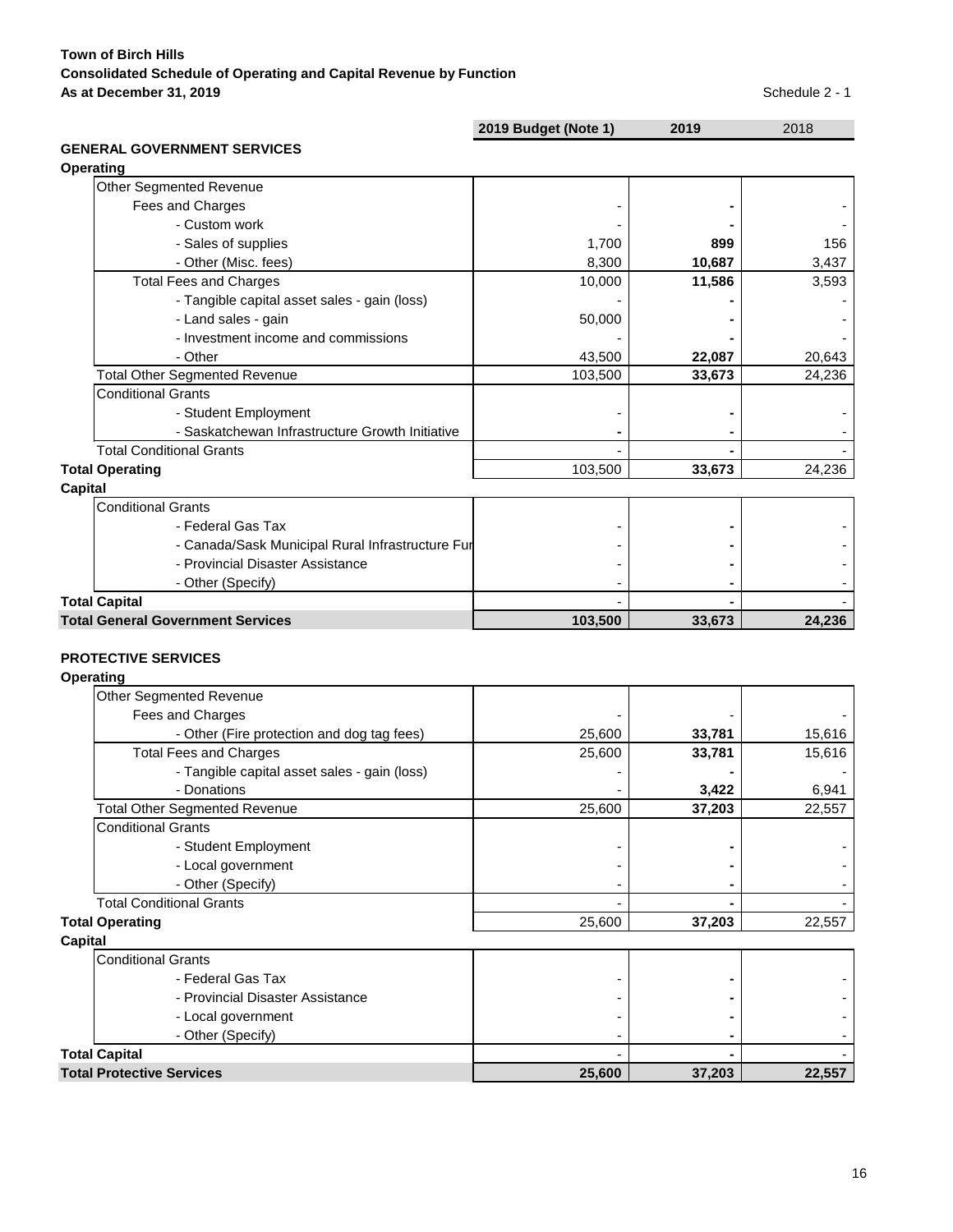### **Town of Birch Hills Consolidated Schedule of Operating and Capital Revenue by Function As at December 31, 2019** Schedule 2 - 2

|                                | 2019 Budget (Note 1) | 2019 | 2018 |
|--------------------------------|----------------------|------|------|
| <b>TRANSPORTATION SERVICES</b> |                      |      |      |
| <b>Operating</b>               |                      |      |      |
| .<br>_<br>$-$                  |                      |      |      |

| Other Segmented Revenue                           |        |        |        |
|---------------------------------------------------|--------|--------|--------|
| Fees and Charges                                  |        |        |        |
| - Custom work                                     |        |        |        |
| - Sales of supplies                               |        |        |        |
| - Road Maintenance and Restoration Agreements     |        |        |        |
| - Frontage                                        |        |        |        |
| - Other (Airport Fuel, Interest)                  | 25,000 | 72,860 | 44,564 |
| <b>Total Fees and Charges</b>                     | 25,000 | 72,860 | 44,564 |
| - Tangible capital asset sales - gain (loss)      |        | 812    |        |
| - Other (Specify)                                 |        |        |        |
| <b>Total Other Segmented Revenue</b>              | 25,000 | 73,672 | 44,564 |
| <b>Conditional Grants</b>                         |        |        |        |
| - Primary Weight Corridor                         |        |        |        |
| - Student Employment                              |        |        |        |
| - Other (NCSWM)                                   |        |        |        |
| <b>Total Conditional Grants</b>                   |        |        |        |
| <b>Total Operating</b>                            | 25,000 | 73,672 | 44,564 |
| Capital                                           |        |        |        |
| <b>Conditional Grants</b>                         |        |        |        |
| - Federal Gas Tax                                 |        |        |        |
| - Canada/Sask Municipal Rural Infrastructure Fund |        |        |        |
| - Heavy Haul                                      |        |        |        |
| - Designated Municipal Roads and Bridges          |        |        |        |

**Total Capital -**  $\qquad \qquad$  -

**Total Transportation Services 25,000 73,672 44,564**

### **ENVIRONMENTAL AND PUBLIC HEALTH SERVICES**

- Other (Specify)

- Provincial Disaster Assistance - **-** -

| 'beratınd |
|-----------|
|           |

| <b>Total Environmental and Public Health Services</b> | 5,320 | 65,586 | 5,763 |
|-------------------------------------------------------|-------|--------|-------|
| <b>Total Capital</b>                                  |       |        |       |
| - Other (Specify)                                     |       |        |       |
| - Provincial Disaster Assistance                      |       |        |       |
| - Transit for Disabled                                |       |        |       |
| - Canada/Sask Municipal Rural Infrastructure Fund     |       |        |       |
| - Federal Gas Tax                                     |       |        |       |
| <b>Conditional Grants</b>                             |       |        |       |
| Capital                                               |       |        |       |
| <b>Total Operating</b>                                | 5,320 | 65,586 | 5,763 |
| <b>Total Conditional Grants</b>                       | 320   | 13,892 |       |
| - Transit Assistance                                  | 320   | 323    |       |
| - Local government                                    |       |        |       |
| - NCSWM Grant                                         |       | 13,569 |       |
| <b>Conditional Grants</b>                             |       |        |       |
| <b>Total Other Segmented Revenue</b>                  | 5,000 | 51,695 | 5,763 |
| - Other (NCSWM)                                       |       | 38,777 |       |
| - Tangible capital asset sales - gain (loss)          |       |        |       |
| <b>Total Fees and Charges</b>                         | 5,000 | 12,918 | 5,763 |
| - Other (Specify)                                     |       |        |       |
| - Waste and Disposal Fees                             | 5,000 | 12,918 | 5,763 |
| Fees and Charges                                      |       |        |       |
| Other Segmented Revenue                               |       |        |       |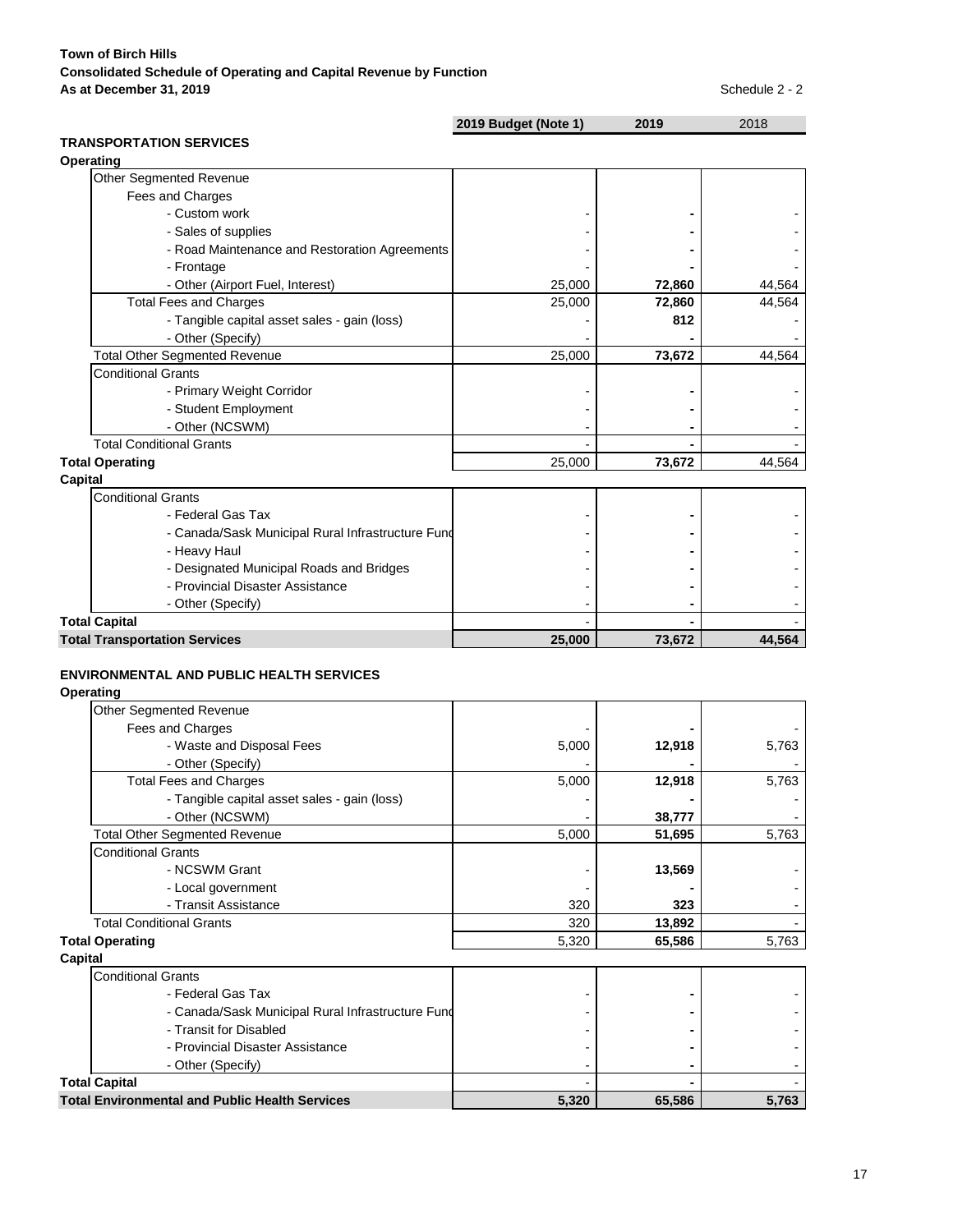|                                                | 2019 Budget (Note 1) | 2019 | 2018 |
|------------------------------------------------|----------------------|------|------|
| PLANNING AND DEVELOPMENT SERVICES              |                      |      |      |
| Operating                                      |                      |      |      |
| Other Segmented Revenue                        |                      |      |      |
| Fees and Charges                               |                      |      |      |
| - Maintenance and Development Charges          |                      |      |      |
| - Other (Specify)                              |                      |      |      |
| <b>Total Fees and Charges</b>                  |                      |      |      |
| - Tangible capital asset sales - gain (loss)   |                      |      |      |
| - Other (Specify)                              |                      |      |      |
| <b>Total Other Segmented Revenue</b>           |                      |      |      |
| <b>Conditional Grants</b>                      |                      |      |      |
| - Student Employment                           |                      |      |      |
| - Other (Specify)                              |                      |      |      |
| <b>Total Conditional Grants</b>                |                      |      |      |
| <b>Total Operating</b>                         |                      |      |      |
| Capital                                        |                      |      |      |
| <b>Conditional Grants</b>                      |                      |      |      |
| - Federal Gas Tax                              |                      |      |      |
| - Provincial Disaster Assistance               |                      |      |      |
| - Other (Specify)                              |                      |      |      |
| <b>Total Capital</b>                           |                      |      |      |
| <b>Total Planning and Development Services</b> |                      |      |      |

### **RECREATION AND CULTURAL SERVICES**

**Operating**

| Other Segmented Revenue                       |         |         |         |
|-----------------------------------------------|---------|---------|---------|
| Fees and Charges                              |         |         |         |
| - Rec Board fees                              | 260,700 | 266,436 | 240,338 |
| <b>Total Fees and Charges</b>                 | 260,700 | 266,436 | 240,338 |
| - Tangible capital asset sales - gain (loss)  |         |         |         |
| - Rec Board other income                      | 300,600 | 302,341 | 487,928 |
| - Donations - facilities                      |         | 44,315  | 26,579  |
| <b>Total Other Segmented Revenue</b>          | 561,300 | 613,092 | 754,845 |
| <b>Conditional Grants</b>                     |         |         |         |
| - Student Employment                          |         |         |         |
| - Local government                            |         |         |         |
| - Donations                                   |         |         |         |
| - Other (Rec Board)                           | 54,550  | 48,417  | 35,713  |
| <b>Total Conditional Grants</b>               | 54,550  | 48,417  | 35,713  |
| <b>Total Operating</b>                        | 615,850 | 661,509 | 790,558 |
| Capital                                       |         |         |         |
| <b>Conditional Grants</b>                     |         |         |         |
| - Federal Gas Tax                             |         |         |         |
| - Local government                            |         |         |         |
| - Provincial Disaster Assistance              |         |         |         |
| - Other (Specify)                             |         |         |         |
| <b>Total Capital</b>                          |         |         |         |
| <b>Total Recreation and Cultural Services</b> | 615,850 | 661,509 | 790,558 |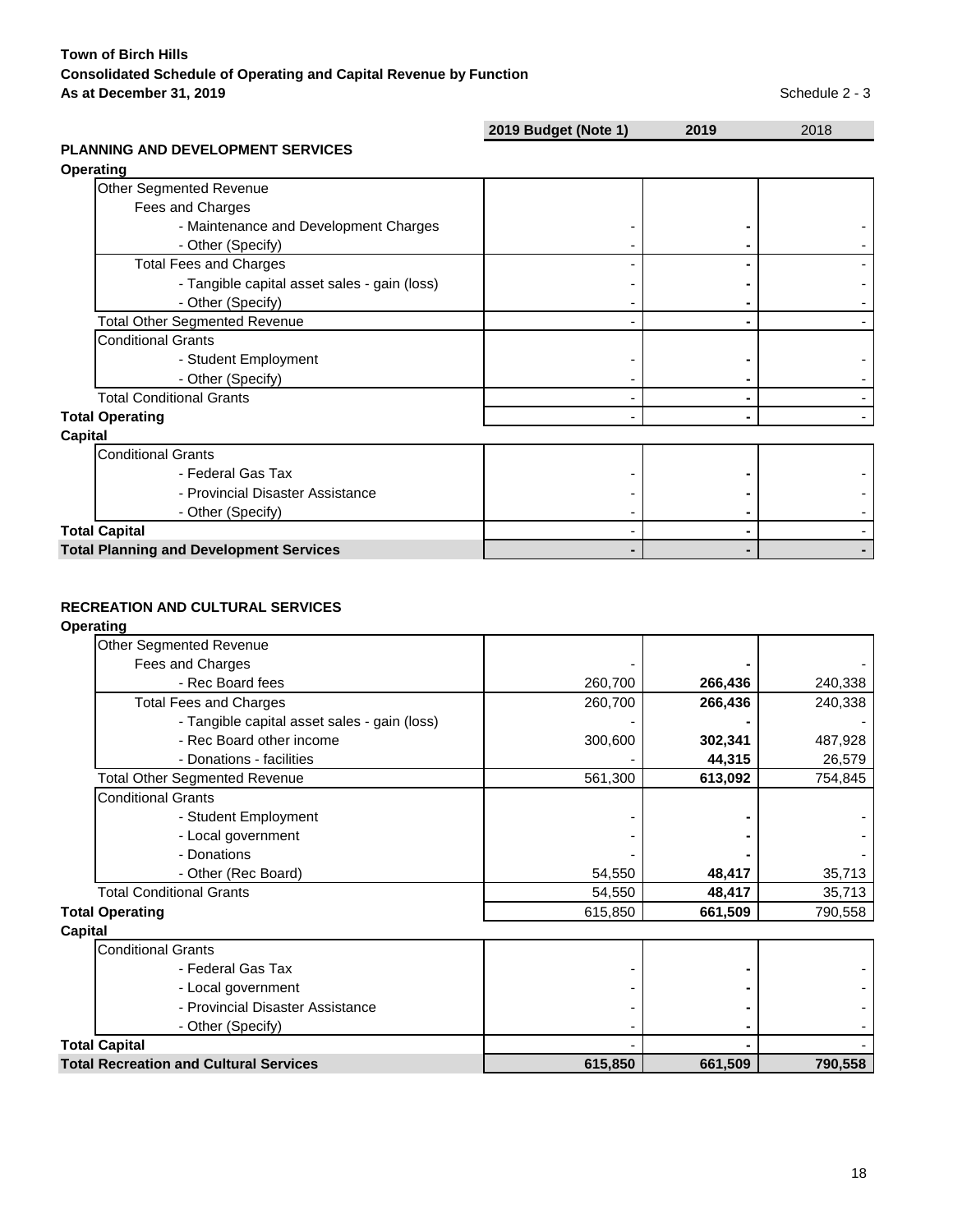|                                                 | 2019 Budget (Note 1) | 2019      | 2018      |
|-------------------------------------------------|----------------------|-----------|-----------|
| <b>UTILITY SERVICES</b>                         |                      |           |           |
| <b>Operating</b>                                |                      |           |           |
| Other Segmented Revenue                         |                      |           |           |
| Fees and Charges                                |                      |           |           |
| - Water                                         | 611,160              | 526,427   | 548,171   |
| - Sewer                                         |                      |           |           |
| - Other                                         | 2,500                | 3,339     | 2,300     |
| <b>Total Fees and Charges</b>                   | 613,660              | 529,766   | 550,471   |
| - Tangible capital asset sales - gain (loss)    |                      |           |           |
| - Other (Insurance Proceeds)                    |                      |           |           |
| <b>Total Other Segmented Revenue</b>            | 613,660              | 529,766   | 550,471   |
| <b>Conditional Grants</b>                       |                      |           |           |
| - Student Employment                            |                      |           |           |
| - Other                                         |                      |           |           |
| <b>Total Conditional Grants</b>                 |                      |           |           |
| <b>Total Operating</b>                          | 613,660              | 529,766   | 550,471   |
| <b>Capital</b>                                  |                      |           |           |
| <b>Conditional Grants</b>                       |                      |           |           |
| - Federal Gas Tax                               | 66,600               |           | 65,010    |
| - Sask Water Corp.                              |                      |           |           |
| - Provincial Disaster Assistance                |                      |           |           |
| - Saskatchewan Infrastructure Growth Initiative |                      |           |           |
| <b>Total Capital</b>                            | 66,600               |           | 65,010    |
| <b>Total Utility Services</b>                   | 680,260              | 529,766   | 615,481   |
|                                                 |                      |           |           |
| TOTAL OPERATING AND CAPITAL REVENUE BY FUNCTION | 1,455,530            | 1,401,409 | 1,503,159 |
| <b>SUMMARY</b>                                  |                      |           |           |
| <b>Total Other Segmented Revenue</b>            | 1,334,060            | 1,339,101 | 1,402,436 |
| <b>Total Conditional Grants</b>                 | 54,870               | 62,308    | 35,713    |
| <b>Total Capital Grants and Contributions</b>   | 66,600               |           | 65,010    |

**TOTAL OPERATING AND CAPITAL REVENUE BY FUNCTION 1,455,530 1,401,409 1,503,159**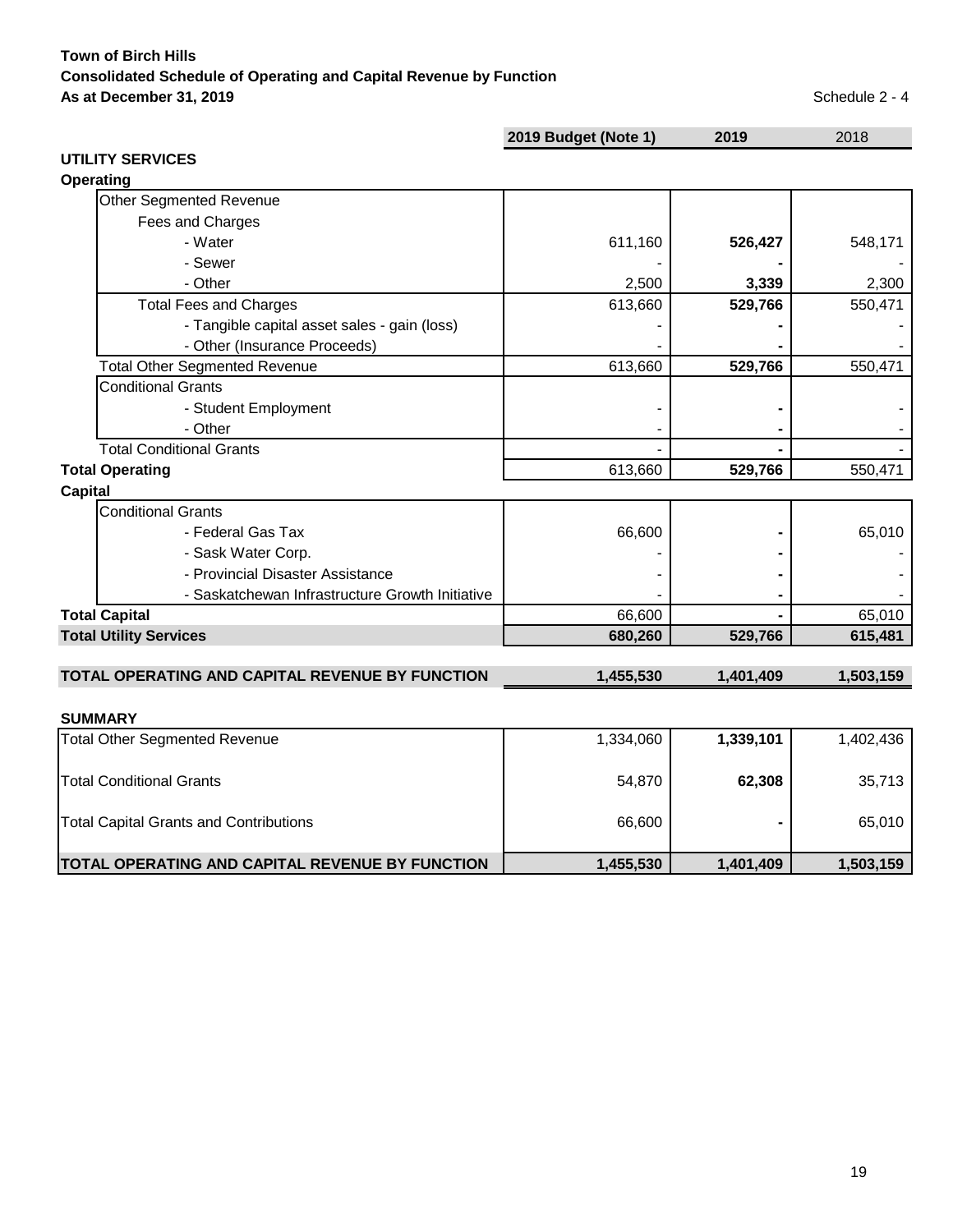### **Town of Birch Hills**

### **Consolidated Schedule of Total Expenses by Function**

**As at December 31, 2019** Schedule 3 - 1

|                                         | 2019 Budget (Note 1) | 2019    | 2018    |
|-----------------------------------------|----------------------|---------|---------|
| <b>GENERAL GOVERNMENT SERVICES</b>      |                      |         |         |
| Council remuneration and travel         | 90,000               | 85,522  | 77,311  |
| Wages and benefits                      | 178,200              | 171,923 | 157,987 |
| Professional/Contractual services       | 202,600              | 201,384 | 146,395 |
| <b>Utilities</b>                        | 3,250                | 1,862   | 2,340   |
| Maintenance, materials and supplies     | 37,800               | 33,126  | 39,148  |
| Grants and contributions - operating    | 3,000                | 2,018   | 3,737   |
| - capital                               |                      |         |         |
| Amortization                            |                      | 7,468   | 7,469   |
| Interest                                |                      |         |         |
| Allowance for uncollectibles (recovery) | 1,300                | 4,967   | (112)   |
| Other - Election                        |                      |         |         |
| <b>Total Government Services</b>        | 516,150              | 508,270 | 434,275 |

### **PROTECTIVE SERVICES**

| <b>Police protection</b>             |         |         |        |
|--------------------------------------|---------|---------|--------|
| Wages and benefits                   | 48,200  | 52,175  | 47,546 |
| Professional/Contractual services    |         |         |        |
| <b>Utilities</b>                     |         |         |        |
| Maintenance, material and supplies   |         |         |        |
| Grants and contributions - operating |         |         |        |
| - capital                            |         |         |        |
| Other (Specify)                      |         |         |        |
| <b>Fire protections</b>              |         |         |        |
| Wages and benefits                   | 19,000  | 10,219  | 8,561  |
| Professional/Contractual services    | 12,500  | 10,865  | 7,102  |
| <b>Utilities</b>                     | 10,520  | 4,792   | 4,682  |
| Maintenance, material and supplies   | 16,000  | 14,061  | 10,977 |
| Grants and contributions - operating |         |         |        |
| - capital                            |         |         |        |
| Amortization                         |         | 9,547   | 9,547  |
| Interest                             |         |         |        |
| Other - travel and convention        | 2,000   | 689     | 1,400  |
| <b>Total Protective Services</b>     | 108,220 | 102,348 | 89,815 |

### **TRANSPORTATION SERVICES**

| <b>Total Transportation Services</b>     | 418.951 | 505,207 | 477.679 |
|------------------------------------------|---------|---------|---------|
| Other (Specify)                          |         |         |         |
| Interest                                 |         | 32,006  | 38,153  |
| Amortization                             |         | 121,083 | 116,390 |
| - capital                                |         |         |         |
| Grants and contributions - operating     |         |         |         |
| Street Maintenance and gravel            | 75,000  | 63,867  | 27,335  |
| Maintenance, materials, and supplies     | 126,451 | 58,500  | 48,434  |
| <b>Utilities</b>                         | 29,500  | 29,596  | 29,128  |
| <b>Professional/Contractual Services</b> | 26,200  | 26,905  | 23,164  |
| Wages and benefits                       | 161,800 | 173,250 | 195,075 |
|                                          |         |         |         |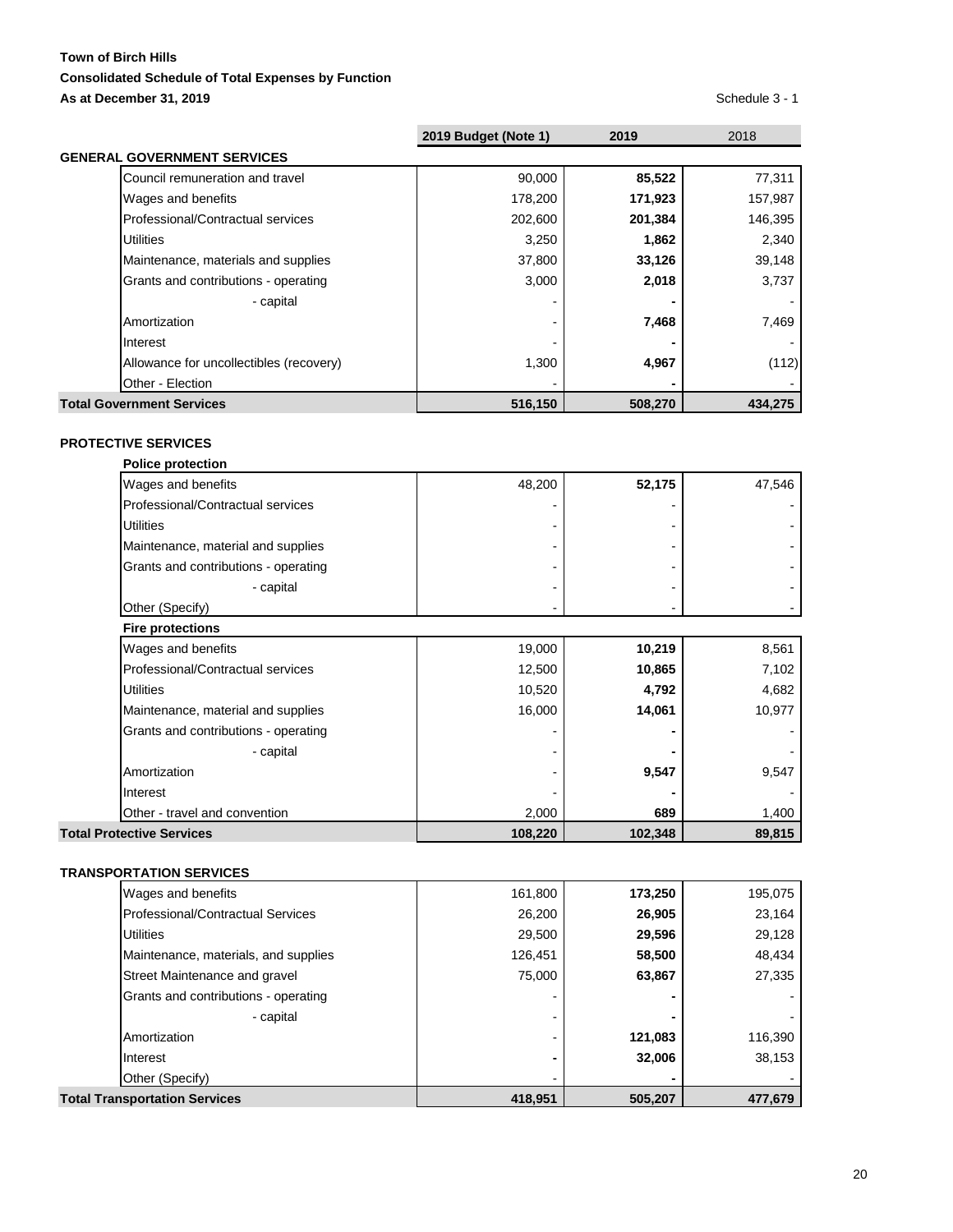### **Town of Birch Hills Consolidated Schedule of Total Expenses by Function As at December 31, 2019** Schedule 3 - 2

|                                                       | 2019 Budget (Note 1) | 2019    | 2018    |
|-------------------------------------------------------|----------------------|---------|---------|
| <b>ENVIRONMENTAL AND PUBLIC HEALTH SERVICES</b>       |                      |         |         |
| Wages and benefits                                    |                      |         |         |
| Professional/Contractual services                     | 109,500              | 92,639  | 103,220 |
| <b>Utilities</b>                                      |                      |         |         |
| Maintenance, materials and supplies                   | 200                  |         | 156     |
| Grants and contributions - operating                  |                      |         |         |
| ○ Waste disposal                                      |                      |         |         |
| ○ Public Health                                       |                      |         |         |
| - capital                                             |                      |         |         |
| o Waste disposal                                      |                      |         |         |
| ○ Public Health                                       |                      |         |         |
| Amortization                                          |                      | 8,879   | 10,338  |
| Interest                                              |                      |         |         |
| Other (NCSWM)                                         |                      | 18,865  |         |
| <b>Total Environmental and Public Health Services</b> | 109,700              | 120,383 | 113,714 |

### **PLANNING AND DEVELOPMENT SERVICES**

| <b>Total Planning and Development Services</b> |  | 2,116 |
|------------------------------------------------|--|-------|
| Other (Specify)                                |  |       |
| Interest                                       |  |       |
| Amortization                                   |  |       |
| - capital                                      |  |       |
| Grants and contributions - operating           |  |       |
| Professional/Contractual Services              |  | 2,116 |
| Wages and benefits                             |  |       |
|                                                |  |       |

### **RECREATION AND CULTURAL SERVICES**

| <b>Total Recreation and Cultural Services</b> | 723,466 | 805,214 | 772,438 |
|-----------------------------------------------|---------|---------|---------|
| Other (Recreation Board expenses)             | 72,331  | 92,062  | 81,525  |
| Allowance for uncollectibles                  |         |         |         |
| Interest                                      | 4.210   | 7,824   | 5,805   |
| Amortization                                  | 4,600   | 80,589  | 75,234  |
| - capital                                     |         |         |         |
| Grants and contributions - operating          | 26,500  | 92,961  | 53,024  |
| Maintenance, materials and supplies           | 215,800 | 145,367 | 185,563 |
| <b>Utilities</b>                              | 60.305  | 68,876  | 66,150  |
| Professional/Contractual services             | 8.000   | 1,686   | 1,839   |
| Wages and benefits                            | 331,720 | 315,849 | 303,298 |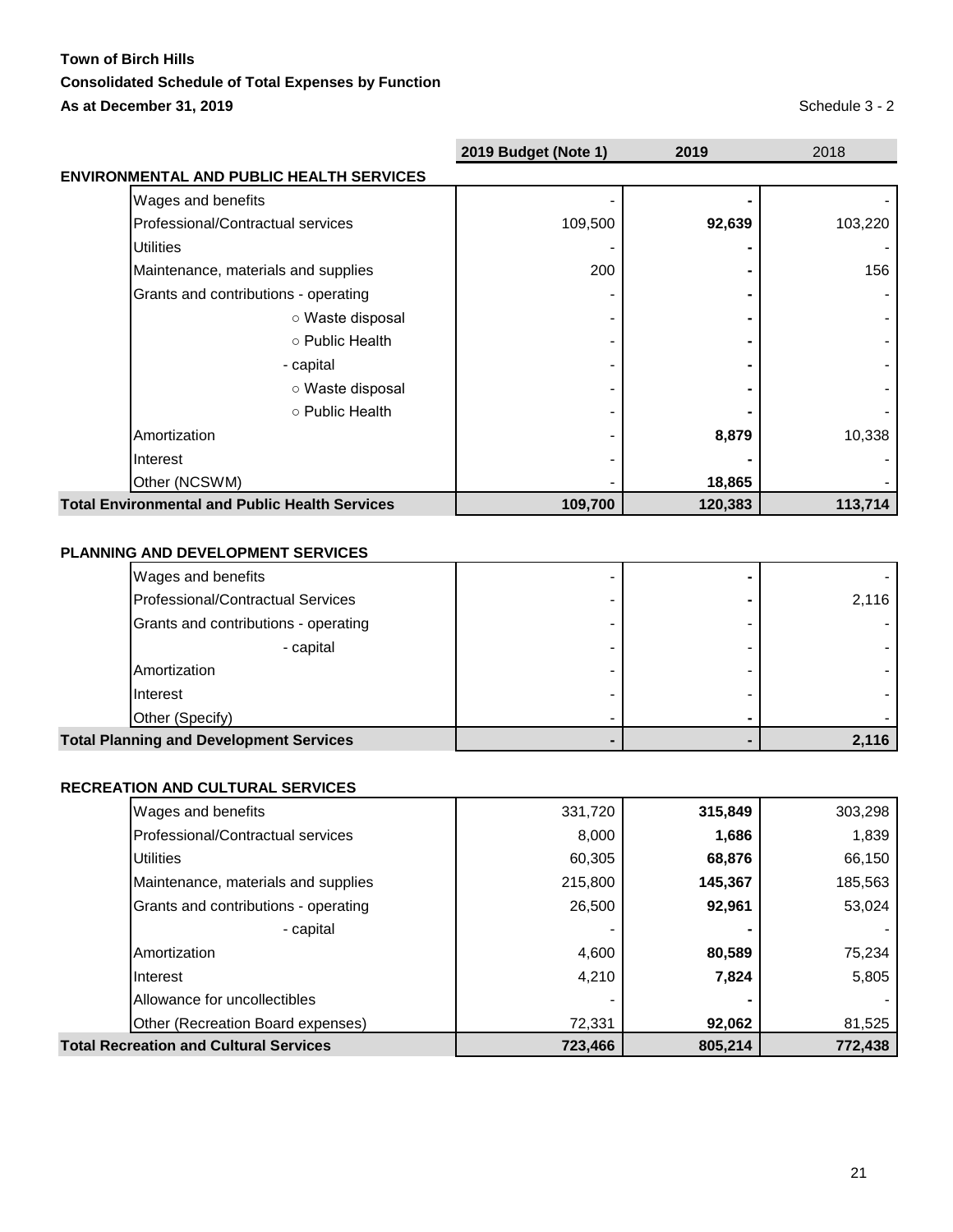### **Town of Birch Hills Consolidated Schedule of Total Expenses by Function As at December 31, 2019** Schedule 3 - 3

|                                      | 2019 Budget (Note 1) | 2019    | 2018    |
|--------------------------------------|----------------------|---------|---------|
| <b>UTILITY SERVICES</b>              |                      |         |         |
| Wages and benefits                   | 50,000               | 50,000  | 50,000  |
| Professional/Contractual services    | 9,200                | 10,919  | 9,886   |
| <b>Utilities</b>                     | 45,000               | 42,851  | 43,322  |
| Maintenance, materials and supplies  | 215,000              | 152,766 | 180,095 |
| Grants and contributions - operating |                      |         |         |
| - capital                            | -                    |         |         |
| Amortization                         |                      | 152,410 | 152,410 |
| Interest                             | 40,000               | 15,243  | 19,368  |
| Allowance for uncollectibles         |                      |         |         |
| Other (Bad debt)                     |                      |         |         |
| <b>Total Utility Services</b>        | 359,200              | 424,189 | 455,081 |

| <b>TOTAL EXPENSES BY FUNCTION</b> | 2.235.687 | 2.465.611 | 2.345.118 |
|-----------------------------------|-----------|-----------|-----------|
|                                   |           |           |           |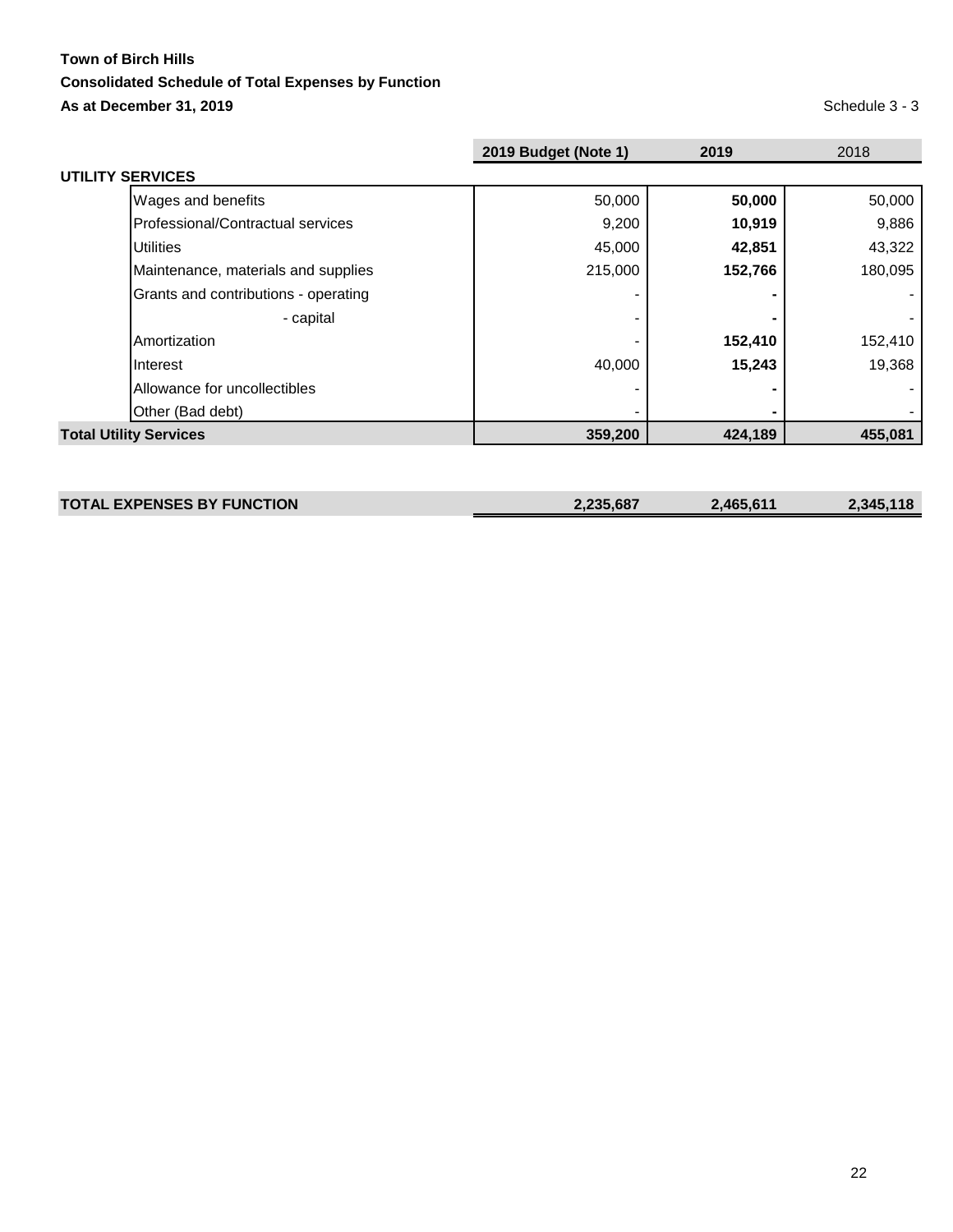| Town of Birch Hills | Consolidated Schedule of Current Year Segment Disclosure | As at December 31, 2019 |
|---------------------|----------------------------------------------------------|-------------------------|

| ٢<br>Ľ                                                                                                         |
|----------------------------------------------------------------------------------------------------------------|
|                                                                                                                |
|                                                                                                                |
| and the state of the state of the state of the state of the state of the state of the state of the state of th |
|                                                                                                                |
|                                                                                                                |
|                                                                                                                |

|                                     | Government<br>General | Protective<br>Services | Transportation<br>Services | & Public Health<br>Environmental | Planning and<br><b>Development</b> | Recreation and<br>Culture | Utility Services | <b>Total</b> |
|-------------------------------------|-----------------------|------------------------|----------------------------|----------------------------------|------------------------------------|---------------------------|------------------|--------------|
| Revenues (Schedule 2)               |                       |                        |                            |                                  |                                    |                           |                  |              |
| Fees and Charges                    | 11,586                | 33,781                 | 72,860                     | 12,918                           |                                    | 266,436                   | 529,766          | 927,347      |
| Tangible Capital Asset Sales - Gain | í.                    |                        | 812                        |                                  |                                    |                           |                  | 812          |
| Land Sales - Gain                   | $\blacksquare$        | f,                     | $\mathbf{I}$               |                                  | $\blacksquare$                     | f,                        | $\overline{1}$   |              |
| Investment Income and Commissions   | $\blacksquare$        |                        | ı                          |                                  |                                    |                           |                  |              |
| Other Revenues                      | 22,087                | 3,422                  | ï                          | 38,777                           |                                    | 346,656                   |                  | 410,942      |
| Grants - Conditional                | ï                     | f,                     | í.                         | 13,892                           | f.                                 | 48,417                    | $\mathbf{I}$     | 62,308       |
| - Capital                           |                       | ı                      | ı                          |                                  |                                    |                           |                  |              |
|                                     |                       |                        |                            |                                  |                                    |                           |                  |              |
| Total revenues                      | 33,673                | 37,203                 | 73,672                     | 65,586                           | ı                                  | 661,509                   | 529,766          | 1,401,409    |
| Expenses (Schedule 3)               |                       |                        |                            |                                  |                                    |                           |                  |              |
|                                     |                       |                        |                            |                                  |                                    |                           |                  |              |
| Wages & Benefits                    | 257,445               | 62,394                 | 173,250                    | ı                                | ï                                  | 315,849                   | 50,000           | 858,938      |
| Professional/ Contractual Services  | 201,384               | 10,865                 | 26,905                     | 92,639                           |                                    | 1,686                     | 10,919           | 344,398      |
| Utilities                           | 1,862                 | 4,792                  | 29,596                     |                                  | $\mathbf{I}$                       | 68,876                    | 42,851           | 147,977      |
| Maintenance Materials and Supplies  | 33,126                | 14,061                 | 122,367                    |                                  |                                    | 145,367                   | 152,766          | 467,687      |
| Grants and Contributions            | 2,018                 |                        |                            |                                  |                                    | 92,961                    |                  | 94,979       |
| Amortization                        | 7,468                 | 9,547                  | 121,083                    | 8,879                            | $\blacksquare$                     | 80,589                    | 152,410          | 379,976      |
| Interest                            | ł                     |                        | 32,006                     |                                  |                                    | 7,824                     | 15,243           | 55,073       |
| Allowance for Uncollectibles        | 4,967                 |                        | ı                          |                                  |                                    |                           | ï                | 4,967        |
| Other                               | ı                     | 689                    |                            | 18,865                           |                                    | 92,062                    |                  | 111,616      |
|                                     |                       |                        |                            |                                  |                                    |                           |                  |              |
| <b>Total expenses</b>               | 508,270               | 102,348                | 505,207                    | 120,383                          |                                    | 805,214                   | 424,189          | 2,465,611    |
|                                     |                       |                        |                            |                                  |                                    |                           |                  |              |
| Surplus (Deficit) by Function       | (474, 597)            | (65, 145)              | (431, 535)                 | (54, 797)                        | ı                                  | (143, 705)                | 105,577          | (1,064,202)  |
|                                     |                       |                        |                            |                                  |                                    |                           |                  |              |

Taxation and other unconditional revenue (Schedule 1) 1,245,738 Taxation and other unconditional revenue (Schedule 1)

Net Surplus (Deficit)

**Net Surplus (Deficit) 181,536**

181,536

1,245,738

 $\overline{\phantom{a}}$ 

23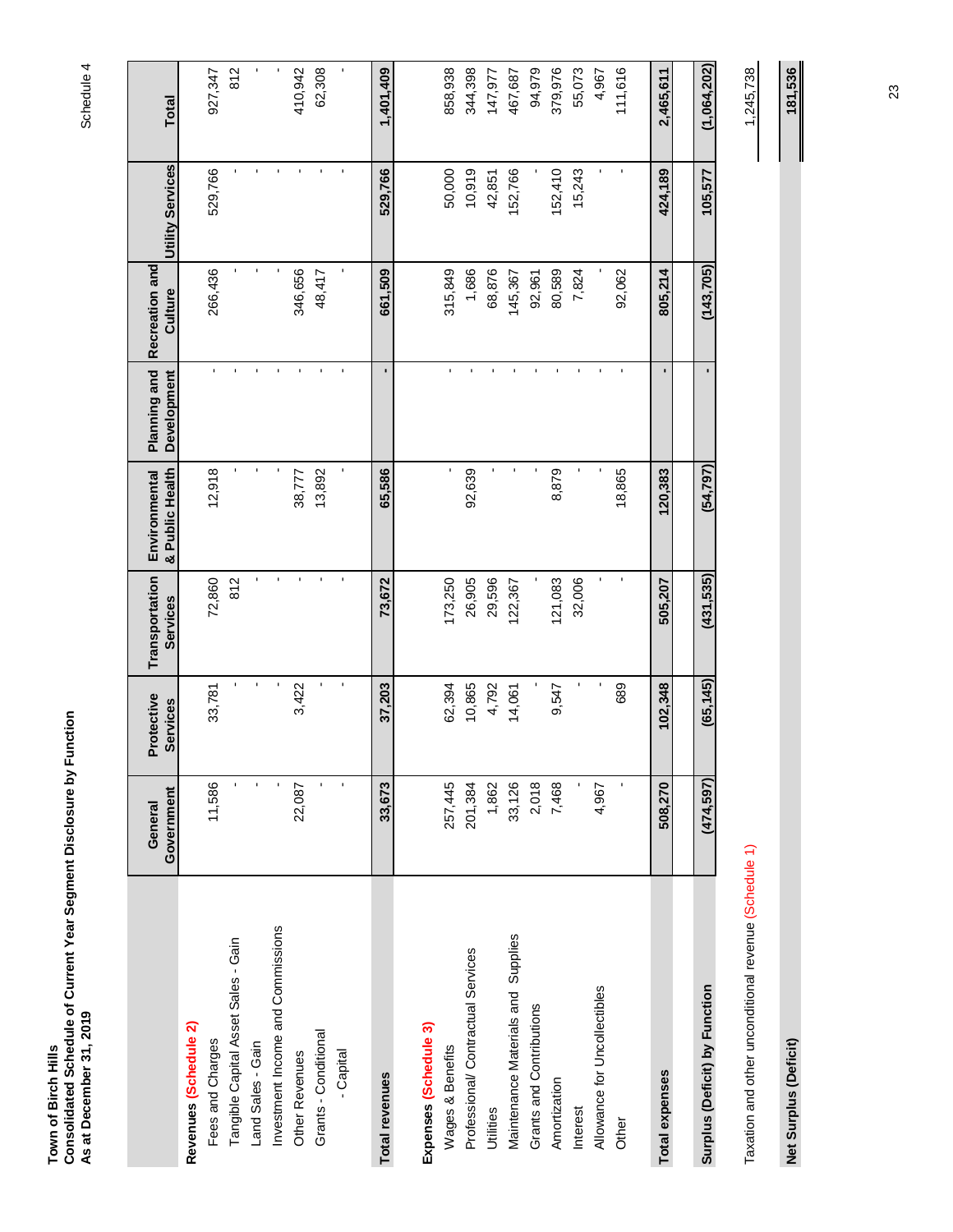| Ĩ. |
|----|
| u. |
|    |
|    |
|    |
|    |
| í  |
|    |
|    |

|                                     | Government<br>General | Protective<br>Services | Transportation<br>Services | & Public Health<br>Environmental | Planning and<br>Development | Recreation and<br>Culture | Utility Services | <b>Total</b> |
|-------------------------------------|-----------------------|------------------------|----------------------------|----------------------------------|-----------------------------|---------------------------|------------------|--------------|
| Revenues (Schedule 2)               |                       |                        |                            |                                  |                             |                           |                  |              |
| Fees and Charges                    | 3,593                 | 15,616                 | 44,564                     | 5,763                            |                             | 240,338                   | 550,471          | 860,345      |
| Tangible Capital Asset Sales - Gain | $\mathbf{r}$          |                        |                            |                                  |                             |                           |                  |              |
| Land Sales - Gain                   |                       | ı                      |                            | $\overline{1}$                   | $\blacksquare$              |                           | f,               |              |
| Investment Income and Commissions   |                       |                        | ï                          | ï                                |                             |                           | $\blacksquare$   |              |
| Other Revenues                      | 20,643                | 6,941                  |                            | ï                                |                             | 514,506                   | $\blacksquare$   | 542,090      |
| Grants - Conditional                | $\mathbf{I}$          |                        | $\blacksquare$             |                                  | ï                           | 35,713                    |                  | 35,713       |
| - Capital                           |                       | ı                      | ı                          | ï                                |                             | ı                         | 65,010           | 65,010       |
|                                     |                       |                        |                            |                                  |                             |                           |                  |              |
| <b>Total revenues</b>               | 24,236                | 22,557                 | 44,564                     | 5,763                            | п                           | 790,557                   | 615,481          | 1,503,158    |
| Expenses (Schedule 3)               |                       |                        |                            |                                  |                             |                           |                  |              |
|                                     |                       |                        |                            |                                  |                             |                           |                  |              |
| Wages & Benefits                    | 235,298               | 56,107                 | 195,075                    |                                  |                             | 303,298                   | 50,000           | 839,778      |
| Professional/ Contractual Services  | 146,395               | 7,102                  | 23,164                     | 103,220                          | 2,116                       | 1,839                     | 9,886            | 293,722      |
| Utilities                           | 2,340                 | 4,682                  | 29,128                     |                                  |                             | 66,150                    | 43,322           | 145,622      |
| Maintenance Materials and Supplies  | 39,148                | 10,977                 | 75,769                     | 156                              |                             | 185,563                   | 180,095          | 491,708      |
| Grants and Contributions            | 3,737                 |                        |                            |                                  |                             | 53,024                    |                  | 56,761       |
| Amortization                        | 7,469                 | 9,547                  | 116,390                    | 10,338                           |                             | 75,234                    | 152,410          | 371,388      |
| Interest                            | ł                     |                        | 38,153                     | ï                                | ï                           | 5,805                     | 19,368           | 63,326       |
| Allowance for Uncollectibles        | (112)                 |                        |                            | $\mathbf{r}$                     |                             |                           |                  | (112)        |
| Other                               |                       | 1,400                  |                            | ï                                |                             | 81,525                    | ı                | 82,925       |
|                                     |                       |                        |                            |                                  |                             |                           |                  |              |
| <b>Total expenses</b>               | 434,275               | 89,815                 | 477.679                    | 113,714                          | 2,116                       | 772,438                   | 455,081          | 2,345,118    |
|                                     |                       |                        |                            |                                  |                             |                           |                  |              |
| Surplus (Deficit) by Function       | (410, 039)            | (67, 258)              | (433, 115)                 | (107, 951)                       | (2, 116)                    | 18,119                    | 160,400          | (841, 960)   |
|                                     |                       |                        |                            |                                  |                             |                           |                  |              |

Taxation and other unconditional revenue (Schedule 1)  $\overline{\phantom{a}}$  2,093,263 Taxation and other unconditional revenue (Schedule 1)

Net Surplus (Deficit)

 $1,251,303$ **Net Surplus (Deficit) 1,251,303**

2,093,263

24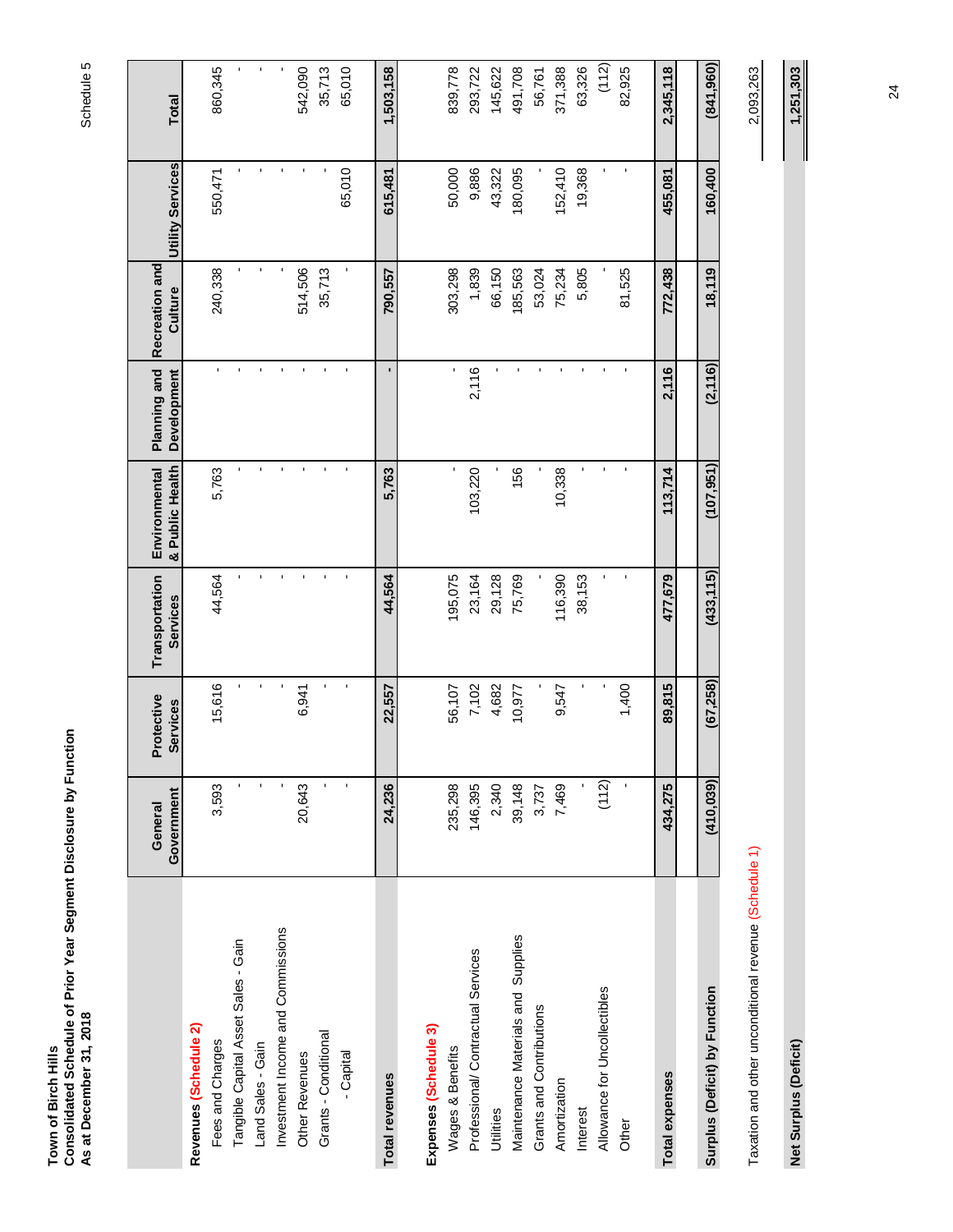# **As at December 31, 2019** Schedule 6 Town of Birch Hills<br>Consolidated Schedule of Tangible Capital Assets by Object<br>As at December 31, 2019 **Consolidated Schedule of Tangible Capital Assets by Object Town of Birch Hills**

Schedule 6

|              |                                               |         |                                 |                  |          | 2019                     |                                 |                                     |            | 2018         |
|--------------|-----------------------------------------------|---------|---------------------------------|------------------|----------|--------------------------|---------------------------------|-------------------------------------|------------|--------------|
|              |                                               |         |                                 |                  |          |                          |                                 |                                     |            |              |
|              |                                               |         |                                 | General Assets   |          |                          | <b>Infrastructure</b><br>Assets | Infrastructure<br>General           |            |              |
|              |                                               | Land    | <b>ທ</b><br>Improvement<br>Land | <b>Buildings</b> | Vehicles | Machinery &<br>Equipment | <b>Linear Assets</b>            | <b>Assets Under</b><br>Construction | Total      | Total        |
|              | Asset cost                                    |         |                                 |                  |          |                          |                                 |                                     | ı          |              |
|              | Opening Asset costs                           | 16,000  | 577,41                          | 4,693,697        | 495,186  | 1,112,043                | 8,781,687                       | 163,175                             | 15,839,199 | 15,291,610   |
|              | Additions during the year                     | 91,724  | f,                              | 26,023           |          | 167,046                  | 59,102                          | 321,251                             | 665,146    | 547,589      |
| Assets       | Disposals and write-downs during the year     | í.      | (4,000)                         | í.               | í.       | (32, 776)                | ı                               | í.                                  | (36,776)   | ı            |
|              | Transfers (from) assets under construction    | ï       | ı                               | ï                | ï        | ı                        | ı                               | ı                                   |            | ı            |
|              | <b>Closing Asset Costs</b>                    | 107.724 | 573,41                          | 4,719,720        | 495,186  | 1,246,313                | 8,840,789                       | 484,426                             | 16,467,569 | 15,839,199   |
|              | <b>Accumulated Amortization Cost</b>          |         |                                 |                  |          |                          |                                 |                                     |            |              |
|              | Opening Accumulated Amortization Costs        | ï       | 81,326                          | 1,794,776        | 380,953  | 782,295                  | 4,527,203                       |                                     | 7,566,553  | 7,195,167    |
|              | Add: Amortization taken                       | ï       | 3,106                           | 104,841          | 46,894   | 51,807                   | 173,327                         |                                     | 379,976    | 371,386      |
| Amortization | Less: Accumulated amortization on disposals   | ı       | ı                               |                  | ı        | (16, 388)                |                                 |                                     | (16,388)   | $\mathbf{I}$ |
|              | <b>Closing Accumulated Amortization Costs</b> |         | $\mathbf{N}$<br>84,432          | 1,899,617        | 427,847  | 817,714                  | 4,700,530                       |                                     | 7,930,141  | 7,566,553    |

| k Value<br><b>Alet</b>                           | I,              | 188,975 |  |  |  |  |
|--------------------------------------------------|-----------------|---------|--|--|--|--|
| nated assets received in<br>å<br>trinitari<br>İ. | 2013.<br>ċ<br>S | A<br>€  |  |  |  |  |

2. List of assets recognized at nominal value in 2019 are:

| 2. List of assets recognized at nominal value in 2019 are: |   |  |
|------------------------------------------------------------|---|--|
| - Infrastructure Assets                                    |   |  |
| - Vehicles                                                 |   |  |
| - Machinery and Equipment                                  |   |  |
| 3. Amount of interest capitalized in 2019:                 | ക |  |

 $\hat{\mathbf{r}} = \hat{\mathbf{r}} - \hat{\mathbf{r}}$ 

3. Amount of interest capitalized in 2019: - \$

 $\bar{1}$ 

25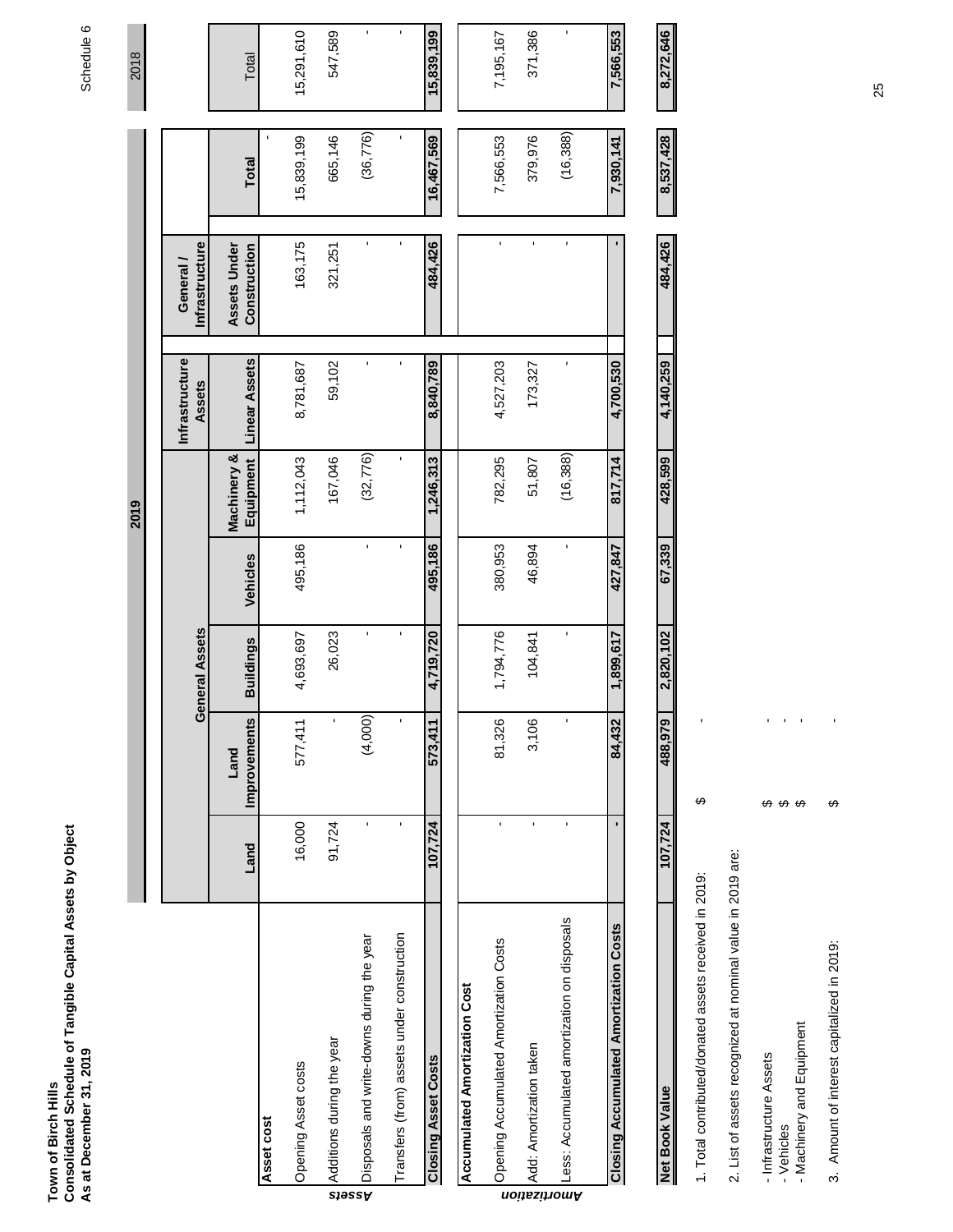| 2018 | Total                                           |            | 15,291,610          | 547,589                   |                                           | 15,839,199                 |                                      | 7,195,167                              | 371,386                 |                                             | 7,566,553                                     |
|------|-------------------------------------------------|------------|---------------------|---------------------------|-------------------------------------------|----------------------------|--------------------------------------|----------------------------------------|-------------------------|---------------------------------------------|-----------------------------------------------|
|      |                                                 |            |                     |                           |                                           |                            |                                      |                                        |                         |                                             |                                               |
|      | Total                                           |            | 15,839,199          | 665,146                   | (36, 776)                                 | 16,467,569                 |                                      | 7,566,553                              | 379,976                 | (16, 388)                                   | 7,930,141                                     |
|      |                                                 |            |                     |                           |                                           |                            |                                      |                                        |                         |                                             |                                               |
|      | Water &<br><b>Sewer</b>                         |            | 6,876,129           | 313,303                   |                                           | 7,189,432                  |                                      | 2,788,458                              | 173,327                 |                                             | 2,961,785                                     |
|      | Recreation &<br>Culture                         |            | 3,485,197           | 160,581                   | $\blacksquare$                            | 3,645,778                  |                                      | 2,431,682                              | 44,030                  | ı                                           | 2,475,712                                     |
|      | Development<br>Planning &                       |            |                     |                           |                                           |                            |                                      |                                        |                         |                                             |                                               |
| 2019 | & Public Health                                 |            | 148,487             | 20,983                    | ı                                         | 169,470                    |                                      | 132,545                                | 8,879                   | $\blacksquare$                              | 141,424                                       |
|      | <b>Transportation Environmental</b><br>Services |            | 4,471,048           | 117,185                   | (32, 776)                                 | 4,555,457                  |                                      | 1,906,755                              | 121,083                 | (16, 388)                                   | 2,011,450                                     |
|      | Protective<br>Services                          |            | 171,962             | ı                         | ı                                         | 171,962                    |                                      | 112,098                                | 9,547                   | 1                                           | $\frac{45}{5}$<br>121,6                       |
|      | Government<br>General                           |            | 686,376             | 53,095                    | (4,000)                                   | 735,471                    |                                      | 195,015                                | 23,110                  | ı                                           | 218,125                                       |
|      |                                                 | Asset cost | Opening Asset costs | Additions during the year | Disposals and write-downs during the year | <b>Closing Asset Costs</b> | <b>Accumulated Amortization Cost</b> | Opening Accumulated Amortization Costs | Add: Amortization taken | Less: Accumulated amortization on disposals | <b>Closing Accumulated Amortization Costs</b> |
|      |                                                 |            |                     | Assets                    |                                           |                            |                                      |                                        | Amortization            |                                             |                                               |

Schedule 7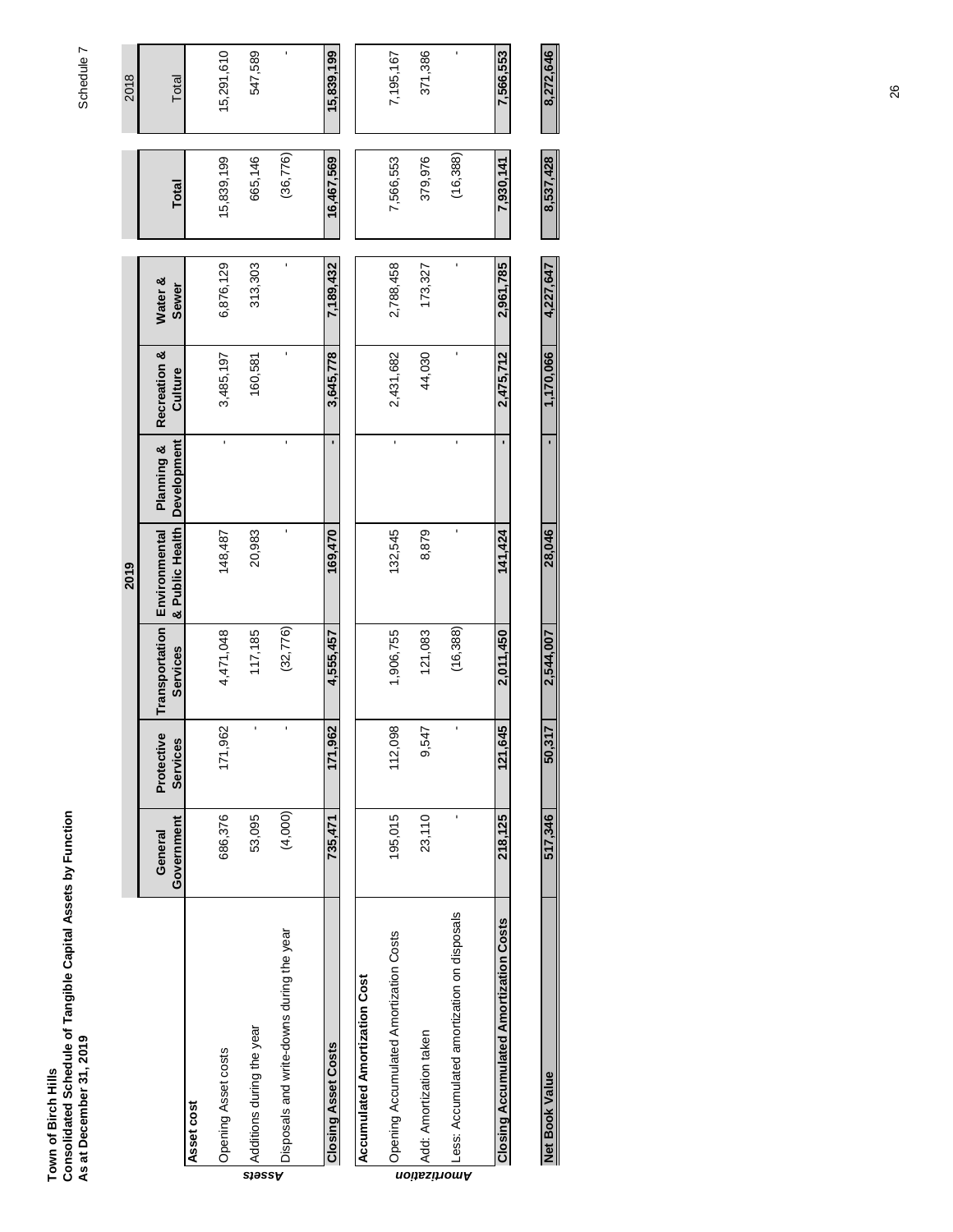### **Town of Birch Hills Consolidated Schedule of Accumulated Surplus As at December 31, 2019** Schedule 8

|                               |                                          | 2018      | <b>Changes</b> |           |
|-------------------------------|------------------------------------------|-----------|----------------|-----------|
| <b>UNAPPROPRIATED SURPLUS</b> |                                          |           |                |           |
|                               |                                          | 1,830,296 | (404,035)      | 1,426,261 |
|                               | <b>APPROPRIATED RESERVES</b>             |           |                |           |
|                               | Recreation Board operations              | 271,350   | 8,611          | 279,961   |
|                               | <b>Fire Department Reserve</b>           | 40,358    | 2,933          | 43,291    |
|                               | North Central Sask Waste Management Corp |           | 33,480         | 33,480    |
|                               | Utility                                  |           |                |           |
|                               | <b>Other (Specify)</b>                   |           |                |           |
| <b>Total Appropriated</b>     |                                          | 311,708   | 45,024         | 356,732   |

### **NET INVESTMENT IN TANGIBLE CAPITAL ASSETS**

| Tangible capital assets (Schedule 6)      | 8,272,646   | 264,782 | 8,537,428   |
|-------------------------------------------|-------------|---------|-------------|
| Less: Related debt                        | (1,499,863) | 275,764 | (1,224,099) |
| Net Investment in Tangible Capital Assets | 6,772,783   | 540,546 | 7,313,329   |

| <b>Total Accumulated Surplus</b> | 8,914,787 | 181,536 | 9,096,323 |
|----------------------------------|-----------|---------|-----------|
|                                  |           |         |           |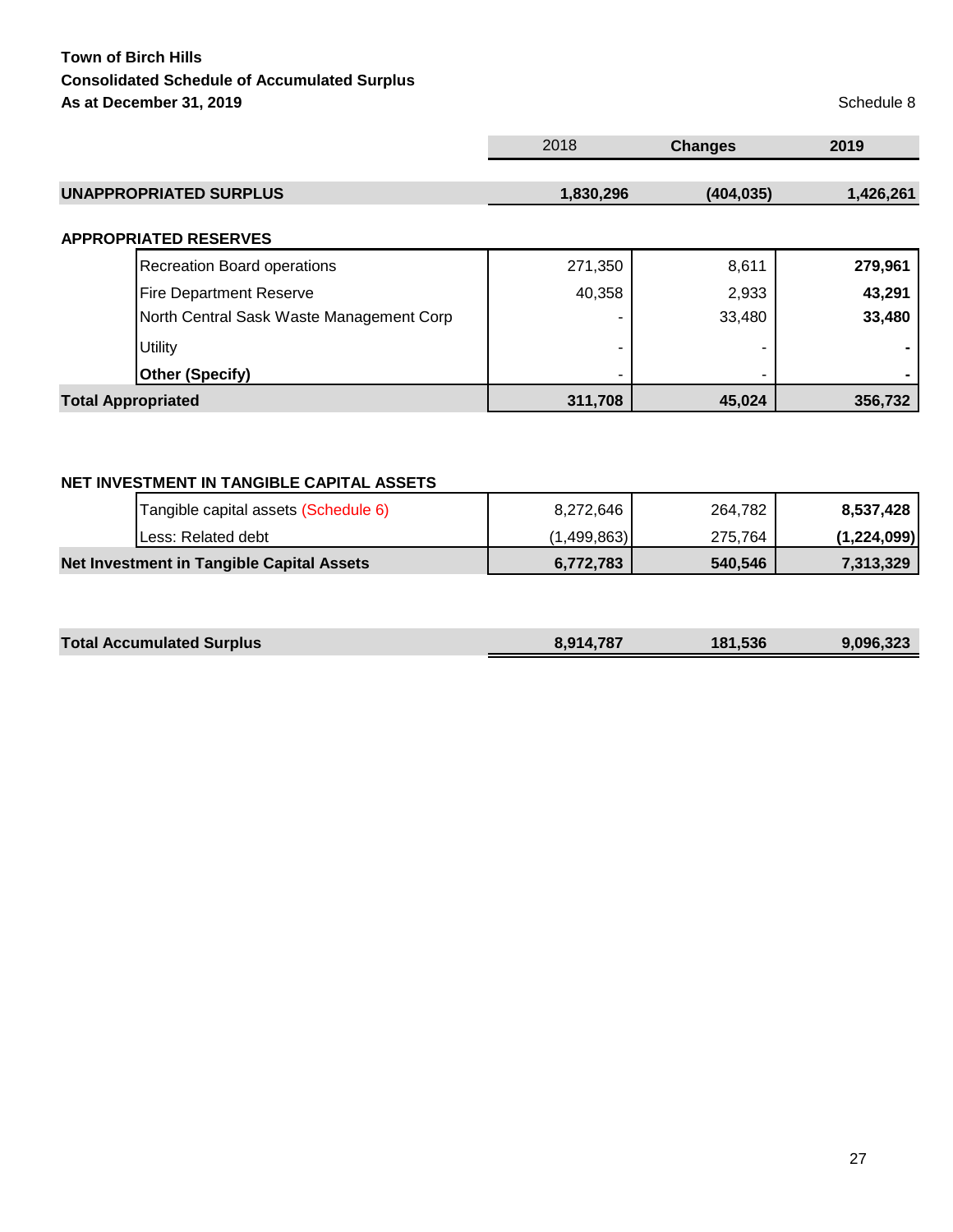# Schedule of Mill Rates and Assessments<br>As at December 31, 2019 Town of Birch Hills

|                                                                                  |               |                 | PROPERTY CLASS |             |              |         |              |
|----------------------------------------------------------------------------------|---------------|-----------------|----------------|-------------|--------------|---------|--------------|
|                                                                                  |               |                 | Residential    | Seasonal    | Commercial   | Potash  |              |
|                                                                                  | Agriculture   | dential<br>Resi | Condominium    | Residential | & Industrial | Mine(s) | <b>Total</b> |
| Taxable Assessment                                                               | 160,435       | 62,054,960      |                |             | 6,008,500    |         | 68,223,895   |
| Regional Park Assessment                                                         |               |                 |                |             |              |         |              |
| Total Assessment                                                                 |               |                 |                |             |              |         | 68,223,895   |
| <b>Mill Rate Factor(s)</b>                                                       | $\frac{8}{1}$ | $\frac{0}{1}$   |                |             | 2.10         |         |              |
| Total Base/Minimum Tax (generated for<br>each property class)                    |               | 396,500         |                |             | 29,050       |         | 425,550      |
| Total Municipal Tax Levy (include base<br>and/or minimum tax and special levies) | 1,620         | 837,892         |                |             | 138,572      |         | 978,084      |
|                                                                                  |               |                 |                |             |              |         |              |

| <b>MILL RATES:</b>          | <b>MILLS</b> |
|-----------------------------|--------------|
| Average Municipal*          | 14.34        |
| Average School*             | 43030        |
| Potash Mill Rate            |              |
| Uniform Municipal Mill Rate | 10.10        |

\* Average Mill Rates (multiple the total tax levy for each taxing authority by 1000<br>and divide by the total assessment for the taxing authority.